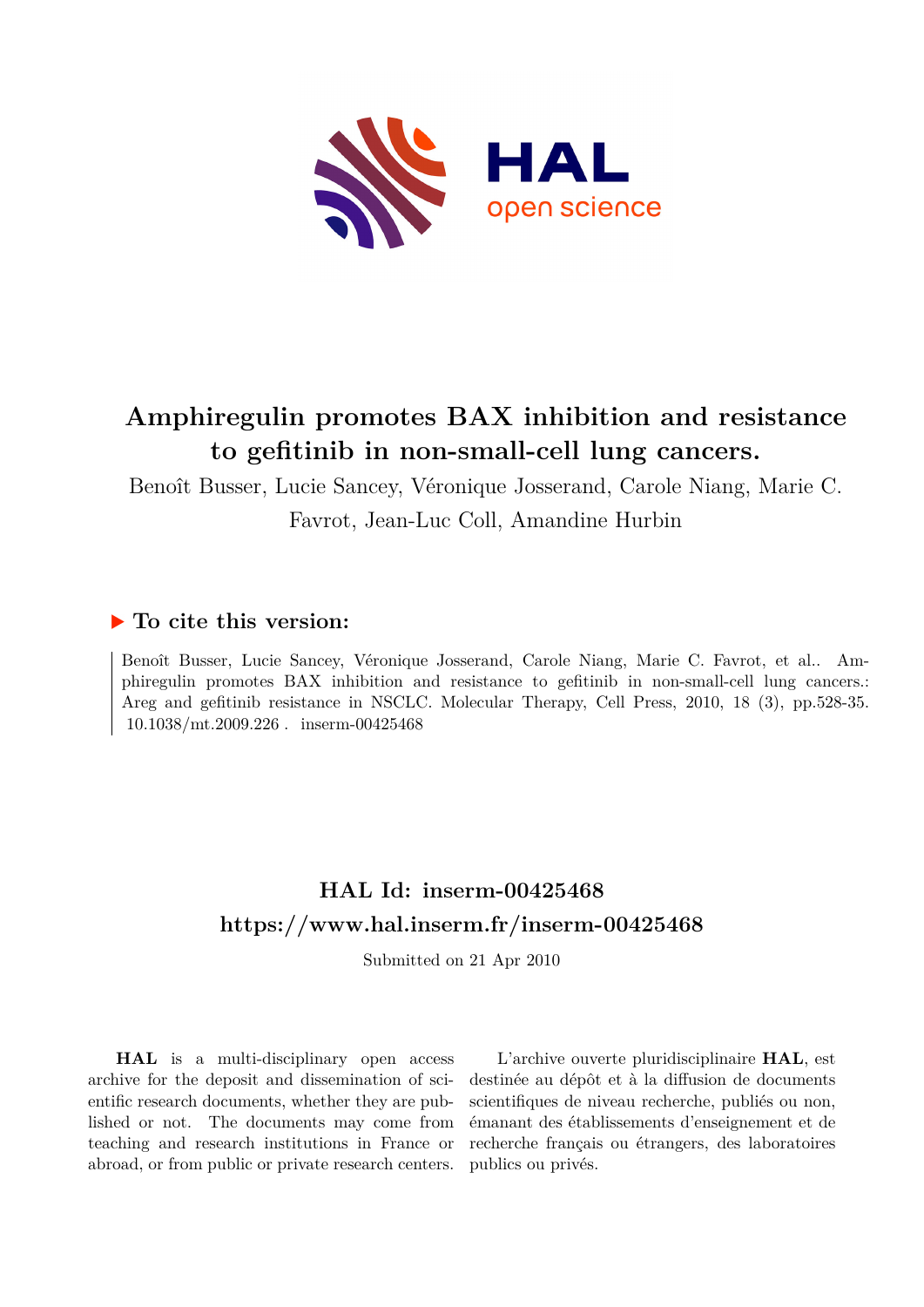**Amphiregulin promotes BAX inhibition and resistance to gefitinib in Non-Small Cell Lung Cancers**

Benoît BUSSER<sup>1,2,3</sup>, Lucie SANCEY<sup>1,2</sup>, Véronique JOSSERAND<sup>1,2</sup>, Carole NIANG<sup>1,2</sup>, **Marie C FAVROT**1,2,3**, Jean-Luc COLL**1,2 **and Amandine HURBIN**1,2

<sup>1</sup> INSERM, U823, Institut Albert Bonniot, Grenoble, F-38042, France.<sup>2</sup> Université Joseph Fourier, Grenoble, F-38042, France. <sup>3</sup> CHRU Grenoble, Hôpital Michallon, UF Cancérologie Biologique et Biothérapie, Grenoble, F-38000, France.

**Correspondence should be addressed to:** Amandine Hurbin or Jean-Luc Coll INSERM U823, Institut Albert Bonniot, BP170 Grenoble, F-38042 cedex 9, France. Phone: 33-4-76-54-95-53; Fax: 33-4-76-54-94-13

E-mail: [amandine.hurbin@ujf-grenoble.fr](mailto:amandine.hurbin@ujf-grenoble.fr)

**Short title:** Areg and gefitinib resistance in NSCLC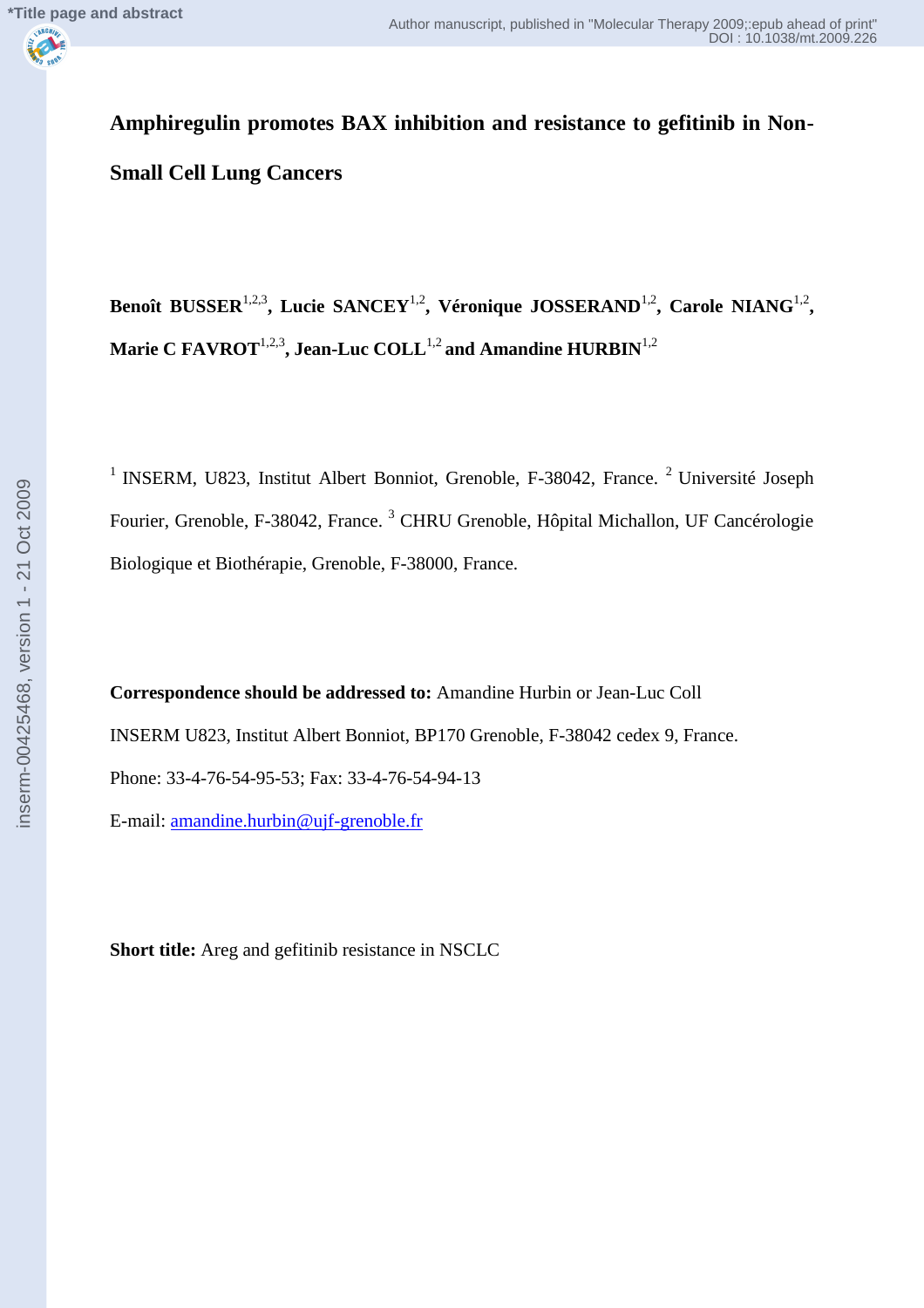#### **Abstract**

Molecular resistance mechanisms affecting the efficiency of receptor tyrosine kinase inhibitors such as gefitinib in Non-Small Cell Lung Cancer (NSCLC) cells are not fully understood. Amphiregulin overexpression has been proposed to predict NSCLC resistance to gefitinib and we have established that amphiregulin-overexpressing H358 NSCLC cells resist apoptosis. Here, we demonstrate that amphiregulin prevents gefitinib-induced apoptosis in NSCLC cells. We show that H358 cells are resistant to gefitinib in contrast to H322 cells, which do not overexpress amphiregulin. Inhibition of amphiregulin expression by siRNAs restores gefitinib sensitivity in H358 cells, whereas addition of recombinant amphiregulin confers resistance in H322 cells. Amphiregulin knockdown overcomes resistance to gefitinib and induced apoptosis in NSCLC H358 cells *in vitro* and *in vivo*. Under gefitinib treatment, amphiregulin decreases the expression of the proapoptotic protein BAX, inhibits its conformational change and its mitochondrial translocation. Thus, in the presence of amphiregulin, gefitinib-mediated apoptosis is reduced because BAX is sequestered in the cytoplasm. This suggest that treatments using Epidermal Growth Factor Receptor inhibitors may be poorly efficient in patients with elevated levels of amphiregulin. These findings indicate the need of inhibit amphiregulin to enhance the efficiency of the Epidermal Growth Factor Receptor inhibitors in patients suffering NSCLC.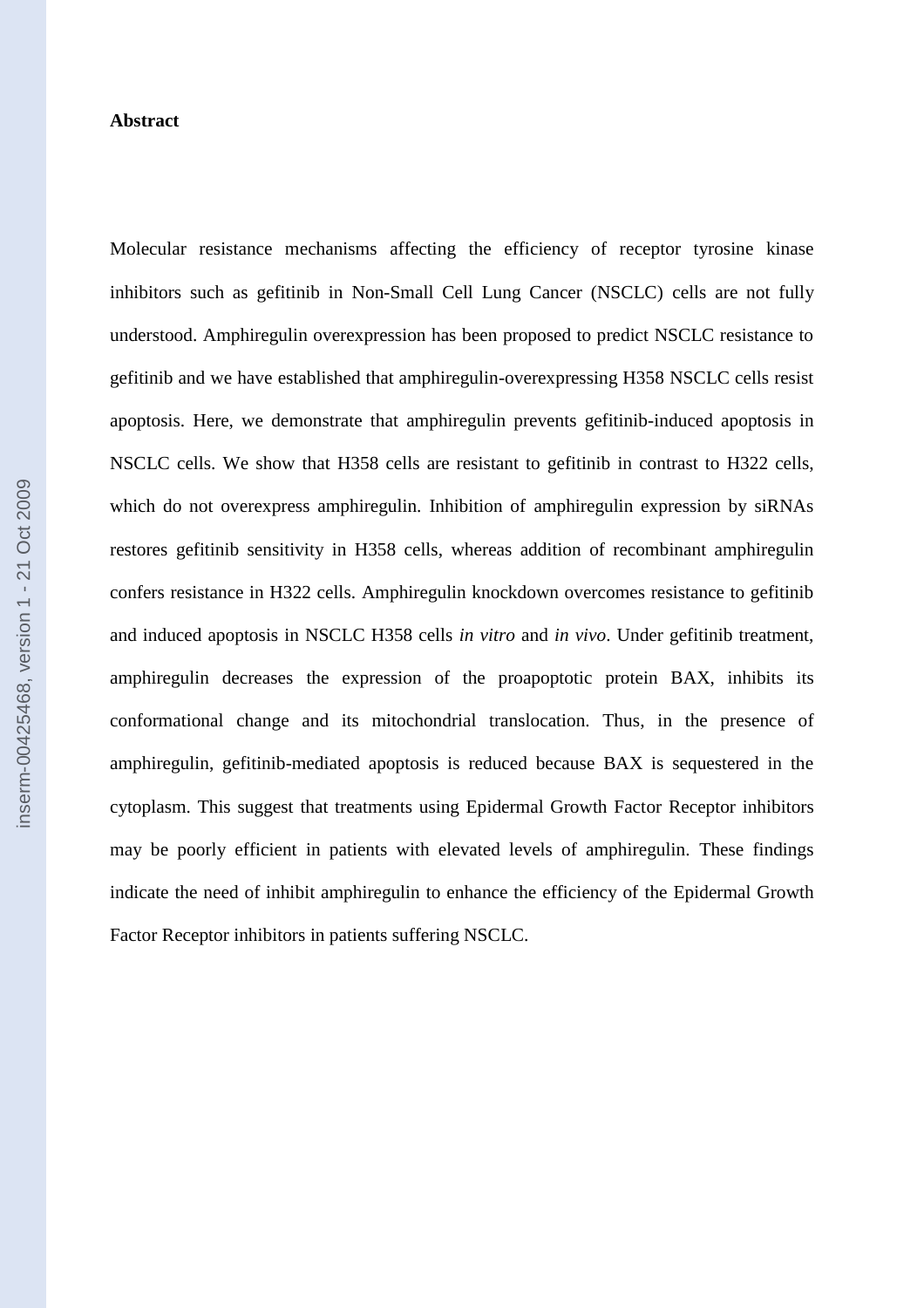#### **Introduction**

Lung cancer is the leading cause of cancer mortality in the world. Non-Small Cell Lung Cancers (NSCLC) account for approximately 80% of lung cancers. Once diagnosed, the 5 year survival rate of NSCLC reaches no more than 12% despite different treatments such as chemotherapy, radiotherapy and surgery [1]. Therefore, novel therapeutic strategies improving the prognosis of lung cancer patients are urgently needed.

Epidermal Growth Factor Receptor (EGFR) is involved in the development of various human cancers. In NSCLC, EGFR is frequently overexpressed and associated with a poor prognosis of patients [2]. In the last decade, a novel class of inhibitors targeting the kinase activity of the EGFR (the EGFR-TKI family) was developed to overcome the poor successes of classical chemotherapy. A member of this family, gefitinib, showed potent anti-tumor effects in clinical trials for NSCLC treatment after previous chemotherapy [3], but failed to improve the overall survival benefit in an unselected population [4]. Predictive markers of gefitinib treatment sensitivity have therefore been extensively studied in order to identify patients likely to respond to EGFR-TKIs. EGFR gene somatic mutations have been found associated with response to gefitinib [5]. These mutations activate the EGFR tyrosine kinase and are mainly associated with adenocarcinoma histology, never-smoking status, female gender and Asian descent [6]. An increased ErbB2/Her-2 gene copy number is another marker associated with gefitinib sensitivity [6]. Other factors such as KRAS activating mutation [6], MET amplification [7] and Insulin-Like Growth Factor-1 Receptor (IGF1R) expression [8] are predictors of resistance to gefitinib treatment in NSCLC. Unfortunately, no single factor examined so far, has been able to perfectly predict the sensitivity of patients to gefitinib treatment.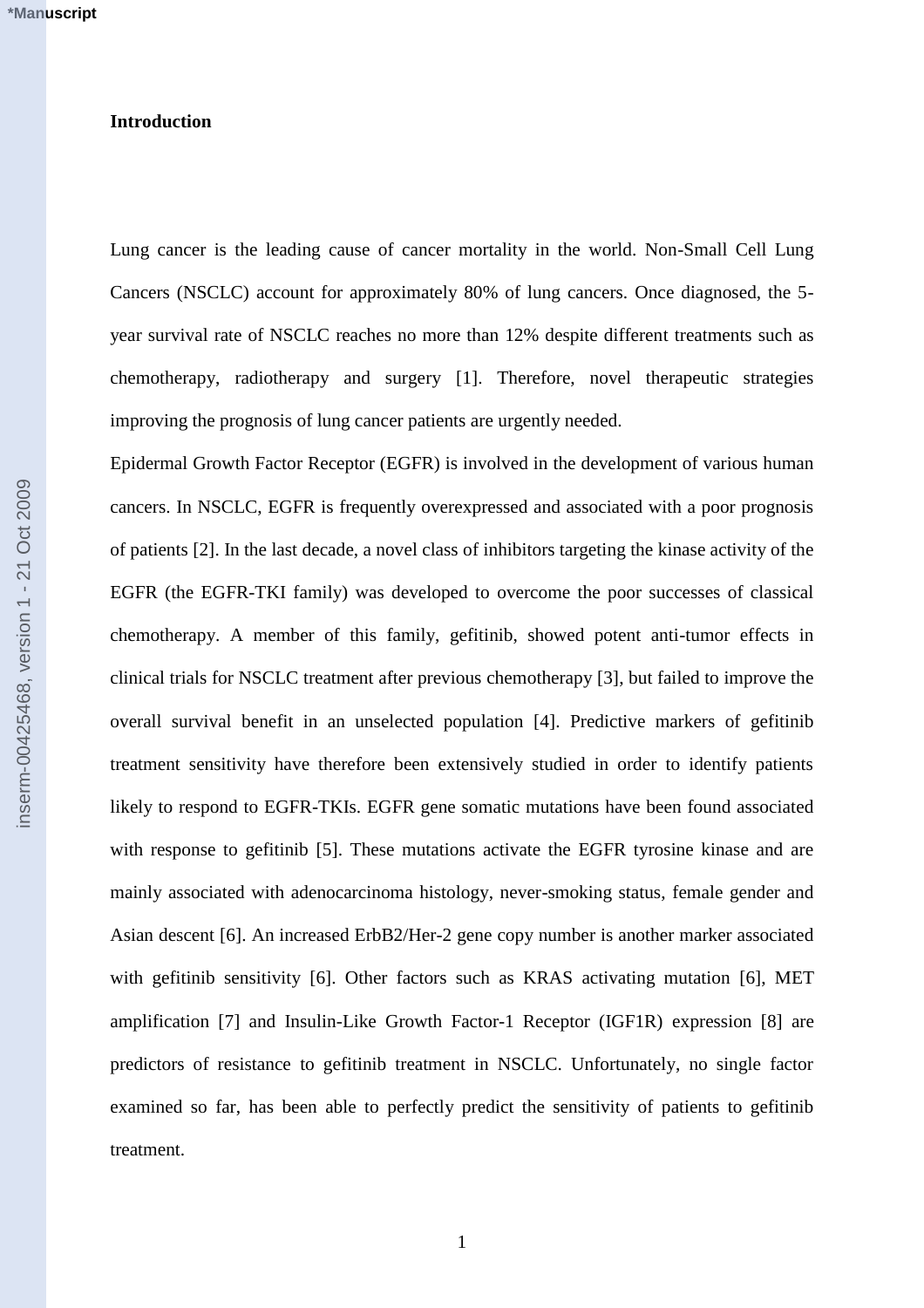Amphiregulin (Areg), an EGF-related growth factor, is associated with shortened survival of patients with NSCLC and poor prognosis [9]. A high level of Areg in the serum of patients with advanced NSCLC might have a diagnostic value for predicting a poor response to gefitinib. This suggests that Areg may induce gefitinib resistance in NSCLC. Our group previously reported the anti-apoptotic activity of Areg in NSCLC cell lines [10], through the inactivation of the proapoptotic protein BAX [11]. In this study, we show that gefitinib antitumor activity in NSCLC is significantly reduced in the presence of Areg, because of the inactivation of BAX. In addition, using *in vivo* models of NSCLC in mice, we present evidence that gefitinib efficiency is improved if expression of Areg is inhibited by siRNAs cotreatments.

#### **Results**

## **Areg inhibits gefitinib-induced apoptosis in NSCLC cell lines.**

The H358 and H322 NSCLC cell lines, expressing wild-type EGFR, were chosen for an initial study on the effect of gefitinib. We firstly measured the effect of gefitinib on H358 and H322 cell proliferation. A MTT assay revealed that H322 cells were slightly more sensitive than H358 cells to this drug (Fig. 1a). Approximately 1 µM gefitinib inhibited proliferation of H322 cells after 96 h of treatment. In contrast, the  $IC_{50}$  was three to four times higher in H358 cells. Flow cytometry analysis of propidium-iodide-stained H322 and H358 cells revealed that treatment with 1 µM gefitinib for 4 days resulted in no marked change in the cell cycle distribution (data not shown). However, 0.5 and 1 µM gefitinib induced significant and dosedependent apoptosis in H322 cells but not in H358, as shown with an active caspase-3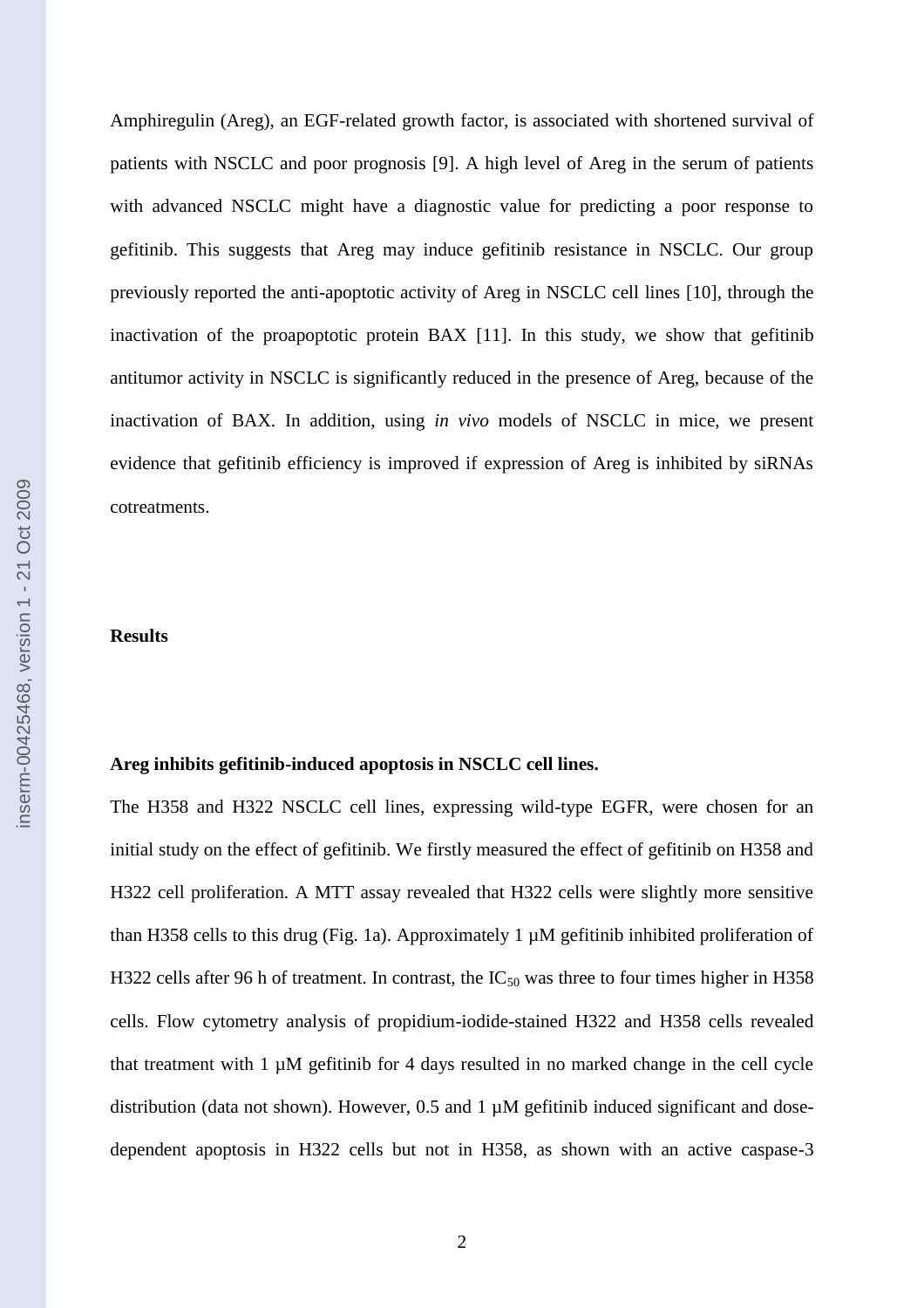labeling assay (Fig. 1b) or by counting the number of apoptotic cells with condensed nuclear DNA after Hoechst staining (Fig. 1c).

We previously showed that H358, but not H322 cells, secrete high levels of Areg, which induce an inhibition of apoptosis [10]. To assess the involvement of Areg in gefitinib resistance, we added recombinant Areg in the culture medium of H322 cells. Areg prevented gefitinib-induced apoptosis (Fig. 2a), in a dose-dependent manner (Fig. 2b). To confirm the role of Areg, we transfected the Areg-overexpressing H358 cells with anti-Areg small interfering RNAs (Areg siRNAs), which inhibited 83% of secreted Areg level 96 h after transfection, compared to control siRNAs (Fig. 2c). Interestingly, while Areg siRNAs did not directly induce apoptosis, they significantly sensitized H358 cells to gefitinib, inducing three times more apoptosis than control siRNAs (Fig. 2d). Again, Areg abolished this effect, demonstrating the specificity of the siRNAs. Altogether, these results show that Areg strongly reduces gefitinib pro-apoptotic activity.

## **Areg inhibits gefitinib-induced apoptosis through BAX downregulation.**

We previously showed that Areg prevents apoptosis by inactivating the  $Bcl<sub>2</sub>$  family member BAX [10-12]. Recent data linked gefitinib antitumor activity to proapoptotic protein of the  $Bcl<sub>2</sub>$  family [13-15]. We therefore investigated the relationship between gefitinib activity, Areg and BAX in H358 cells. We first studied BAX mRNA and protein levels following exposure to gefitinib. Upregulation of BAX mRNA was observed by real-time RT-PCR in gefitinib-treated H358 cells (Fig. 3a), but, surprisingly, gefitinib significantly decreased the BAX protein level (Fig. 3b). In parallel, we demonstrated that the Areg knockdown did not change the level of BAX mRNA, but prevented the disappearence of the BAX protein. These results suggest that gefitinib augments BAX mRNA transcription independently of Areg, while Areg decreases the level of BAX protein in the presence of gefitinib by a post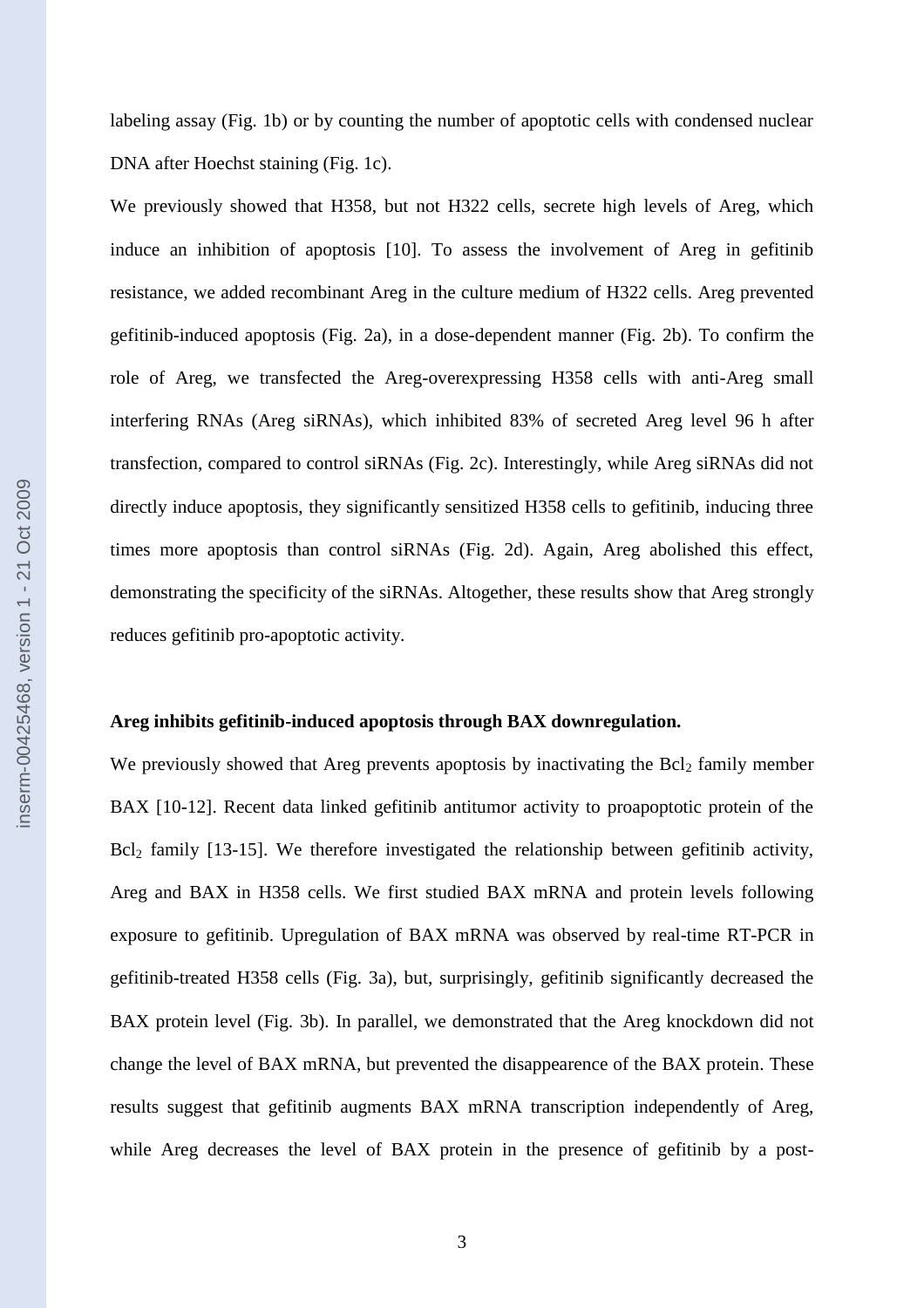transcriptional mechanism. Since we know that BAX proapoptotic function is regulated by proteasomal degradation [16], we studied the effect of the proteasome inhibitor MG132. Figure 3c shows that MG132 prevented BAX downregulation in gefitinib-treated H358 cells, suggesting that Areg augments BAX proteasomal degradation.

#### **Areg inhibits gefitinib-induced apoptosis by inactivation of BAX.**

We analyzed the activation of BAX by flow cytometry using an antibody that recognizes the exposed N-terminus extremity of the activated form of BAX but not the protein in its inactive conformation [11, 17]. BAX immunofluorescence and the percentage of stained H358 cells (Fig. 4a) were not modified by the gefitinib treatment, showing that BAX is not activated in these conditions. As well, inhibition of Areg expression using siRNAs had a limited influence on the exposure of the N-terminus moiety of BAX. However, the intensity of fluorescence and the percentage of stained cells were significantly increased when the cells were co-treated by Areg siRNAs and gefitinib (Fig. 4a), suggesting that Areg inhibits BAX conformational change under a gefitinib treatment and thus confers resistance to BAX-mediated apoptosis.

Activated BAX translocates from the cytoplasm to the mitochondria, leading to cell apoptosis. To further analyze the influence of Areg on BAX subcellular localization, H358 cells were fractionated into cytosolic and mitochondrial fractions. In untreated H358 cells, BAX was present mainly in the cytosolic fraction and to a lower extent in the mitochondrial fraction (Fig. 4b). Consistent with BAX activation detected by flow cytometry, gefitinib or Areg siRNAs alone did not modify BAX subcellular distribution, but the combination of Areg knockdown and gefitinib treatment induced its accumulation in the mitochondrial fraction. These results suggest that Areg inhibited BAX conformational change, and its mitochondrial translocation (Fig. 4a and 4b). Interestingly, treating the cells with  $10 \mu M$  of the pan-caspase inhibitor z-VAD-fmk inhibited the gefitinib-induced apoptosis in Areg siRNAs-transfected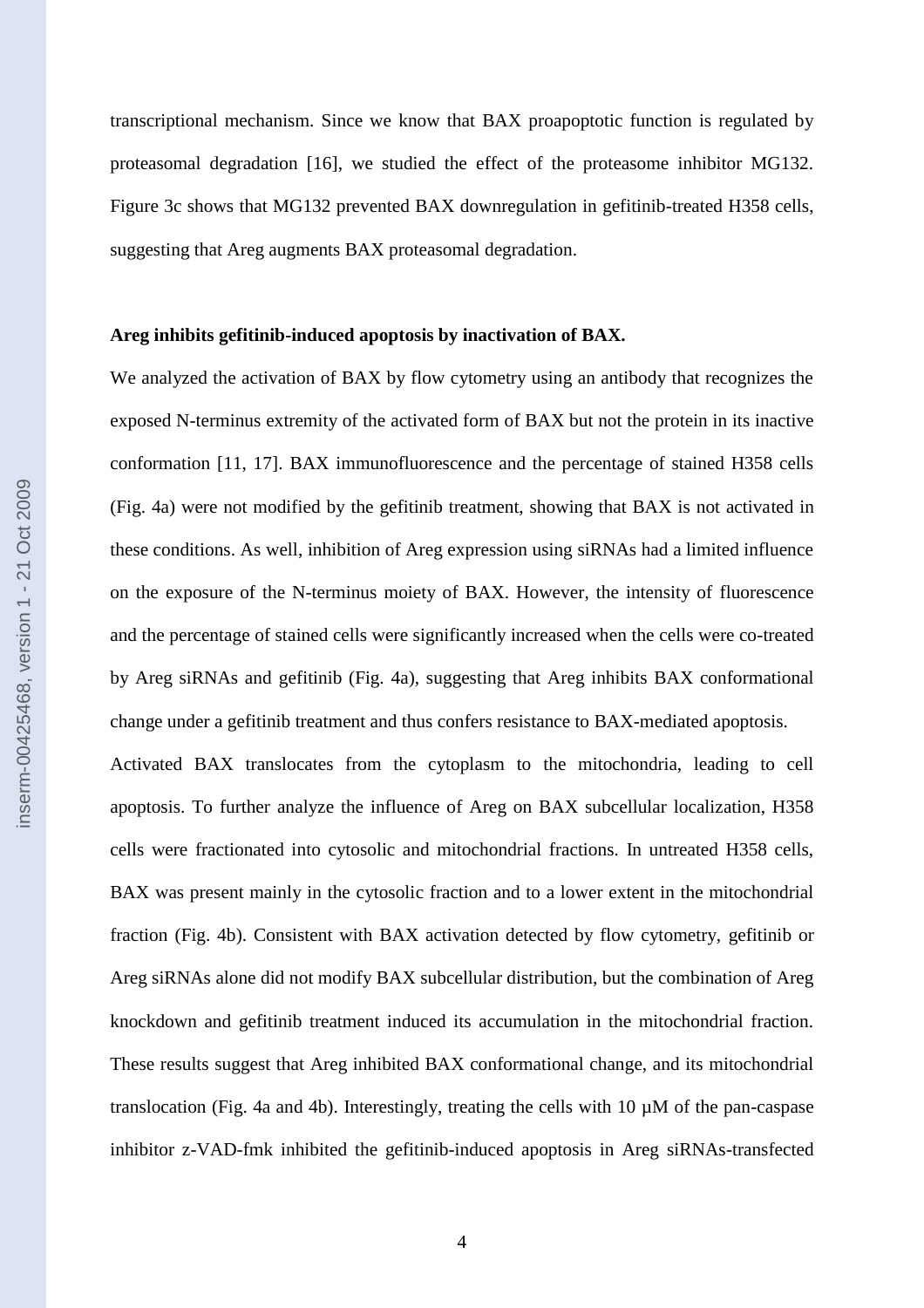H358 cells, but not BAX activation. This demonstrated that Areg prevents apoptosis by inactivating BAX and the subsequent caspase activation (Fig. 4c).

To confirm our data, we further analyzed BAX activation and subcellular localization in the gefitinib-sensitive H322 cells. As expected, 0.5 µM gefitinib treatment induced BAX activation in H322 cells. This effect was abolished in the presence of recombinant Areg (Fig. 5a). Investigation of BAX subcellular localization showed that in untreated or Areg-treated H322 cells, BAX was present in the cytosolic and mitochondrial fractions (Fig. 5b). However, Areg strongly inhibited BAX accumulation in the mitochondrial fraction in gefitinib-treated H322 cells. In addition, and as observed in H358 cells, 10  $\mu$ M z-VAD-fmk did not modify BAX activation in gefitinib-treated H322 cells, whereas apoptosis was inhibited (Fig. 5c). These observations strongly suggest that Areg inhibits the gefitinib-induced apoptosis by proteasomal degradation of BAX, but also by inhibition of BAX conformational activation and capacity to translocate to the mitochondria.

#### **Antitumor efficacy of Areg and EGFR dual targeting** *in vivo***.**

We then wanted to determine whether Areg depletion could enhance the antitumor activity of gefitinib *in vivo.* We tested the effects of gefitinib, Areg siRNAs, and their combination on the growth of H358 NSCLC xenograft tumors established in nude mice. Groups of mice treated with gefitinib or Areg siRNAs alone showed reduced tumor growth as compared with the control group (Fig. 6a). This effect was significantly more pronounced in the group of mice treated with gefitinib and Areg siRNAs. At the end of the study, the mean tumor volume in the combined treatment group was  $33\%$  ( $p < 0.01$ ) of the mean volume of the control group. As expected, western blot analysis of total protein extracts harvested from the H358 tumors at the end of this experiment showed that the levels of Areg were substantially decreased by Areg siRNAs (Fig. 6b). Gefitinib or Areg siRNAs alone, as well as combined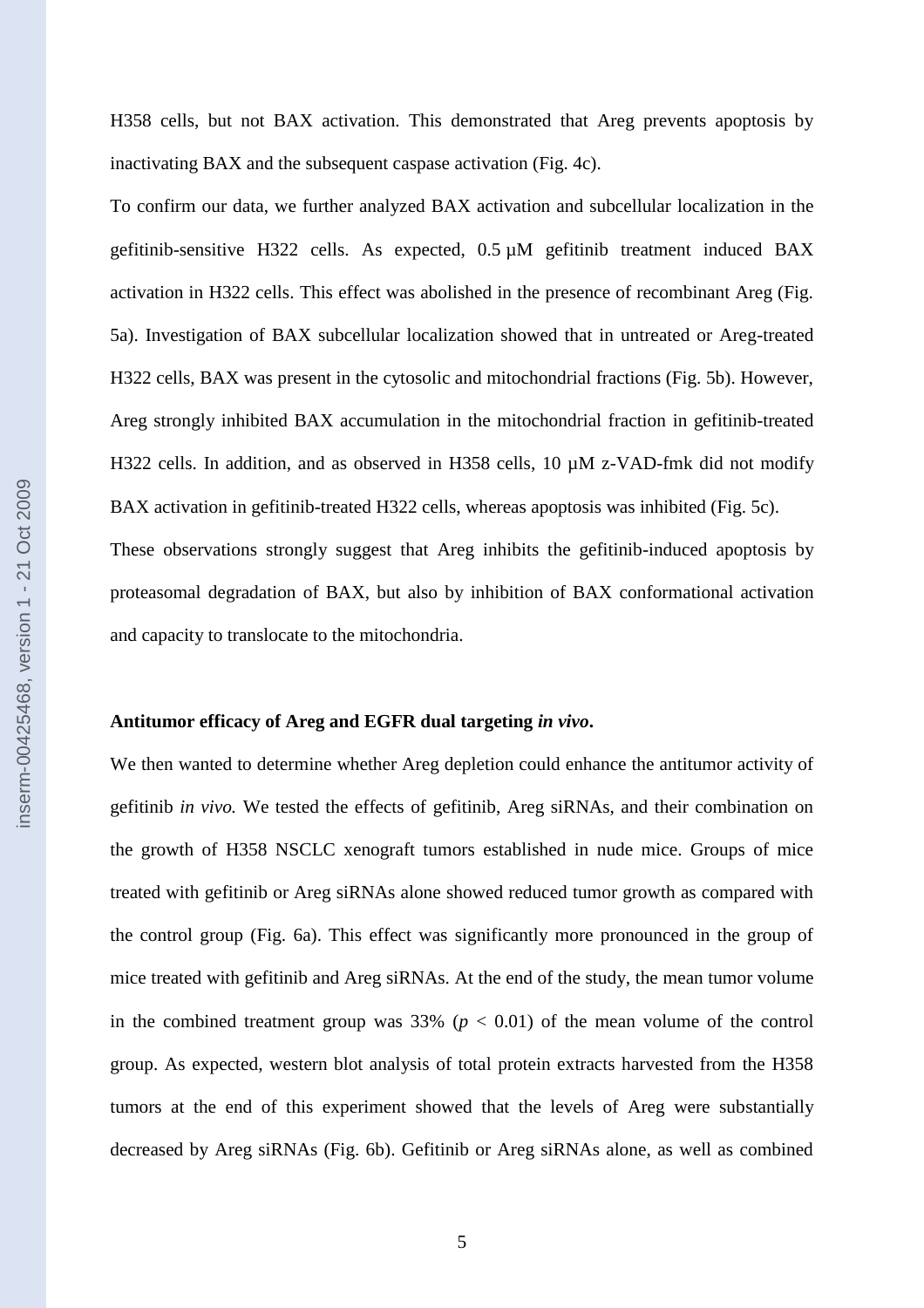treatment, increased the level of cleaved-caspase-3 as compared to control. No significant difference between the treatments was observed in the proliferation index of tumoral cells (Ki67 nuclear protein immunolabelling, data not shown). Together, these findings suggest that gefitinib antitumor activity is more pronounced when Areg is knocked down.

#### **Discussion**

In this study, we show that Areg prevents gefitinib-induced apoptosis in NSCLC cells through BAX inactivation. In the presence of gefitinib, Areg decreases BAX expression and inhibits its conformational change and its mitochondrial translocation. Areg knock down by siRNAs restores the BAX expression level and its functional activation. This leads to a higher concentration of the active form of BAX in the mitochondria and thus to a stronger antitumor activity of gefitinib in NSCLC cells *in vitro* and *in vivo*.

Gefitinib is a major molecule used in NSCLC treatment. However, resistance mechanisms to EGFR-TKI have limited its efficiency to a restricted group of patients, especially those presenting activating mutation in the ATP-binding site of EGFR-TKI [5, 18]. An increasing amount of evidence has suggested, however, that several pathways can confer resistance to EGFR-TKI therapy [6]. We observed that H322 cells have gefitinib  $IC_{50}$  around 1 µM, as already described [8], whereas various gefitinib sensitivities with  $IC_{50}$  ranging from  $\leq 1 \mu M$  to  $\geq$  10 µM are reported for H358 cells [8, 15, 19-21]. Accordingly, we observed gefitinib IC<sub>50</sub> around 4 µM for H358 cells. Our data revealed that Areg-expressing H358 cells are less sensitive to apoptosis induced by 1  $\mu$ M gefitinib than H322 cells that do not secrete Areg.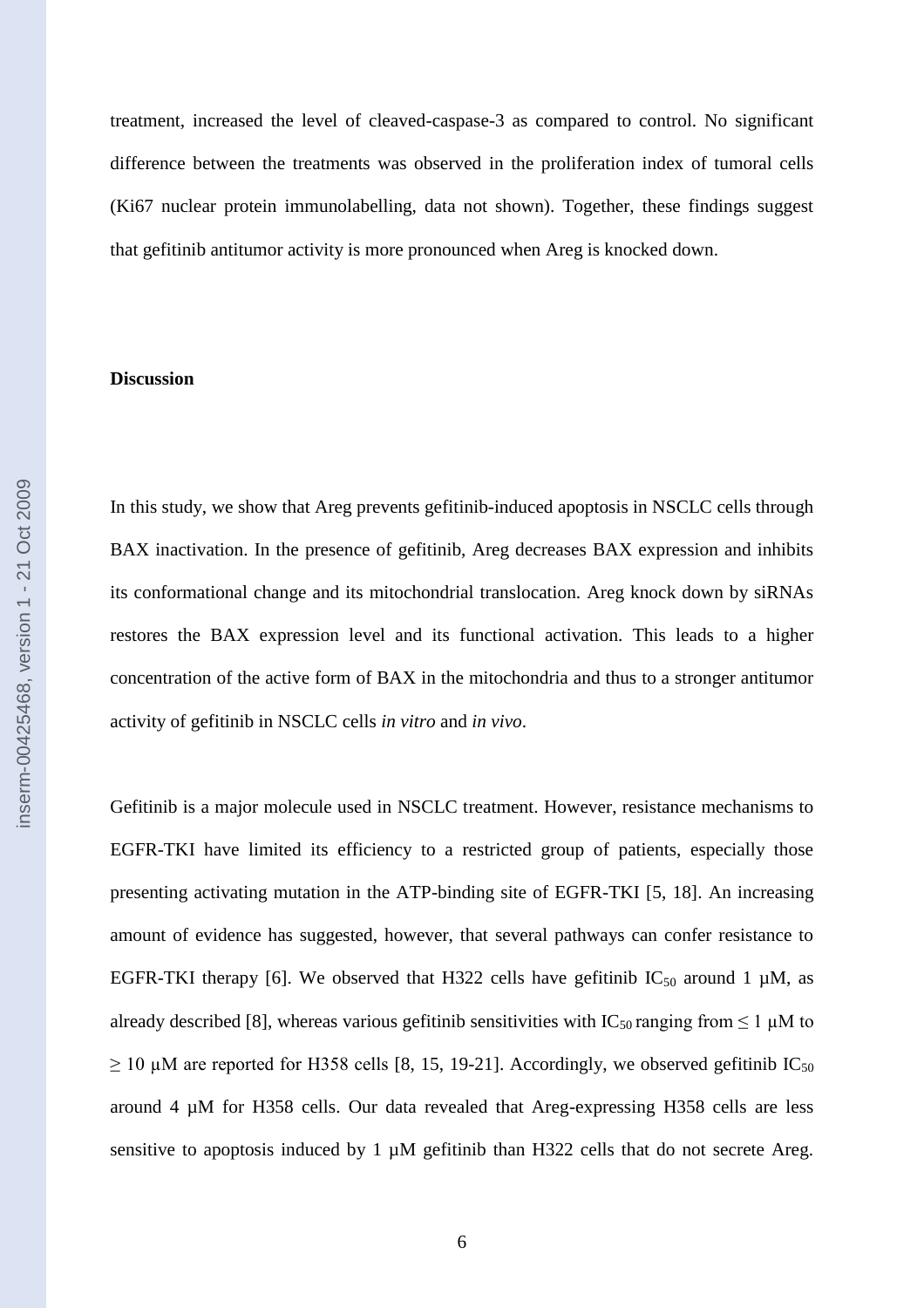Moreover, Areg knockdown overcomes the resistance of H358 cells to gefitinib, whereas Areg protects the H322 cells from gefitinib-induced apoptosis, demonstrating the involvement of Areg in NSCLC cell resistance to gefitinib. The Areg autocrine loop is well characterized in the growth and survival of lung cancer cells [10, 11]. Areg is hardly detectable in lung tumor cells that are sensitive to gefitinib and is significantly overexpressed in gefitinibresistant lung tumor cells [22]. Overexpression of Areg is associated with shortened survival of patients with NSCLC, and a high level of Areg in the serum of patients with advanced NSCLC might have a high diagnostic value for predicting poor response to gefitinib [9]. Areg might be a principal activator of the ligand-receptor autocrine pathway leading to the gefitinib resistance of NSCLC cells, independently of EGFR mutations.

Our results underline that Areg prevents gefitinib-induced apoptosis by decreasing BAX expression and activation. Both phenomena are additive and may explain the low sensitivity of H358 to gefitinib. Protein p53 is a major regulator of BAX [23]. In our model, the mechanism of BAX regulation by Areg is independent of p53 because H358 cells are deleted for *p53* and H322 cells express a nonfunctional mutated p53. The difference between BAX mRNA and its protein concentration suggested that Areg works at the post-transcriptional level. This is sustained by our result using a treatment with the proteasome inhibitor MG132, which prevented BAX degradation, suggesting that Areg stimulates BAX proteasomal degradation. Interestingly, the regulation of BAX proapoptotic function by its ubiquitylation and subsequent proteasomal degradation has already been described [16]. We previously showed that H358 NSCLC cells resist BAX-mediated apoptosis due to the inhibition of its conformational change and of its translocation from the cytosol to the mitochondria [12]. Here, we show that this phenomenon is strongly reducing the sensibility of NSCLC to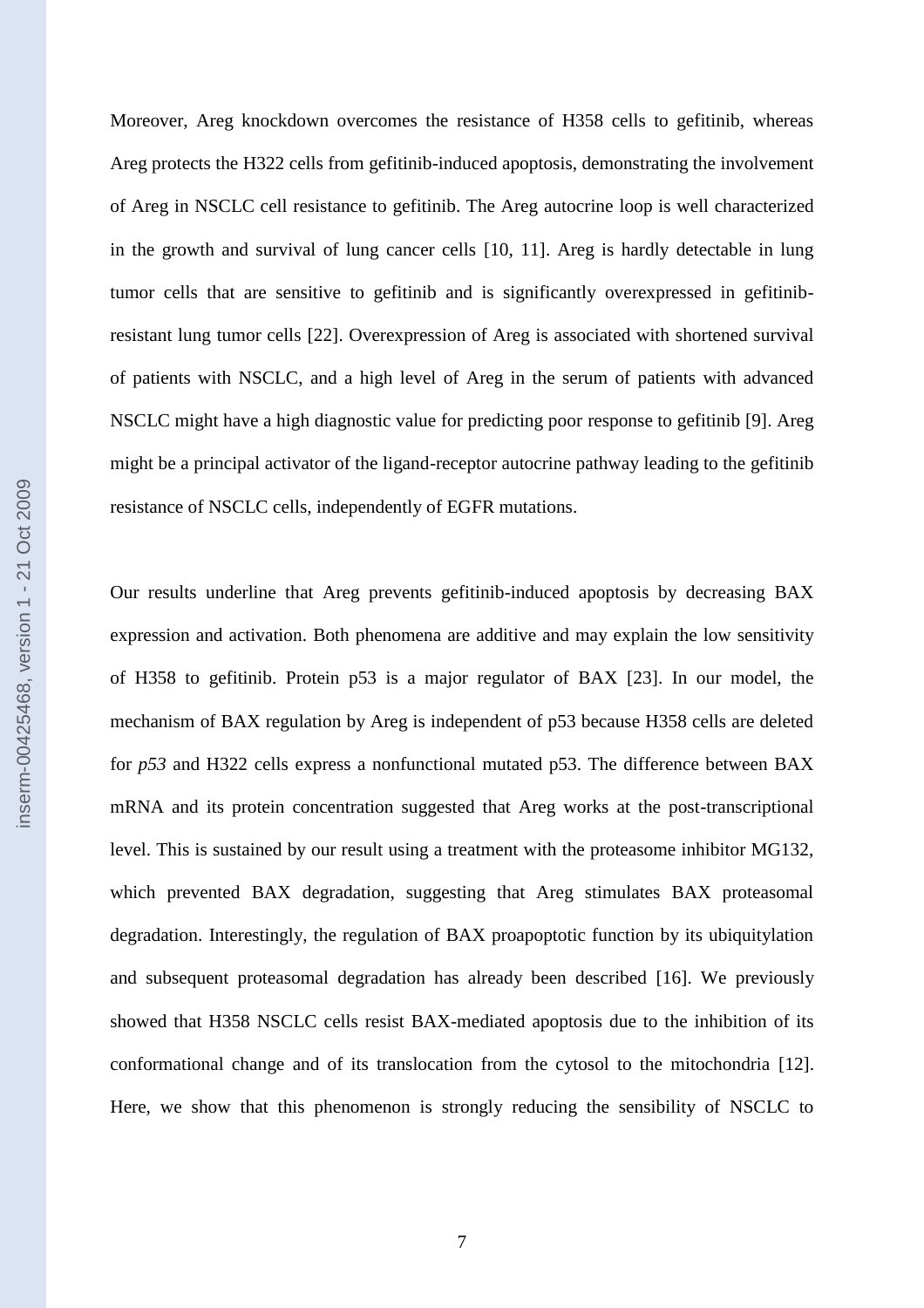gefitinib if Areg is present. In contrast, without Areg, gefitinib induces apoptosis by enhancing BAX expression and activation.

The relation between Areg and BAX activation is not fully understood. We previously observed that Areg stimulates cross-talk between EGFR and IGF1R through a PKCdependent pathway that leads to BAX inactivation in NSCLC cells [10, 11]. Under gefitinib treatment, Morgillo *et al.* demonstrated that an EGFR/IGF1R heterodimer confers resistance to EGFR-TKI in NSCLC cell lines [8, 24]. We hypothesized that Areg confers resistance to gefitinib-induced apoptosis through EGFR/IGF1R cross-talk and the protein kinase Cdependent survival pathway. In agreement, we observed the heterodimerization of IGF1R with EGFR in gefitinib-treated Areg-overexpressing H358 cells, but not in Areg-lacking H322 cells (Fig. S1). In addition, BAX can be sequestered in the cytoplasm in an inactive conformation by the auto-antigen Ku70 [25, 26]. Moreover, we have investigated the relationship between Areg and Ku70 in our NSCLC model and have demonstrated that Areg enhances BAX sequestration and inactivation by Ku70 (see supplementary file S2).

Our results have a direct impact on the efficiency of NSCLC treatment with gefitinib. The data showing enhanced apoptosis by Areg siRNAs suggest that Areg expression is an important factor for gefitinib sensitivity. In the recent literature, Areg has already been associated with resistance to anticancer treatments such as exemestane-based hormonotherapy [27] and cisplatin-based conventional chemotherapy [28] in breast cancer. Areg expression is associated with NSCLC's poor response to gefitinib [9, 22]. Here, we demonstrated that Areg is also involved in resistance to gefitinib. Areg might therefore be a new biomarker of NSCLC cell resistance to targeted therapies, such as the EGFR-TKI molecule gefitinib, and could be used to identify patients likely to respond to EGFR-TKI.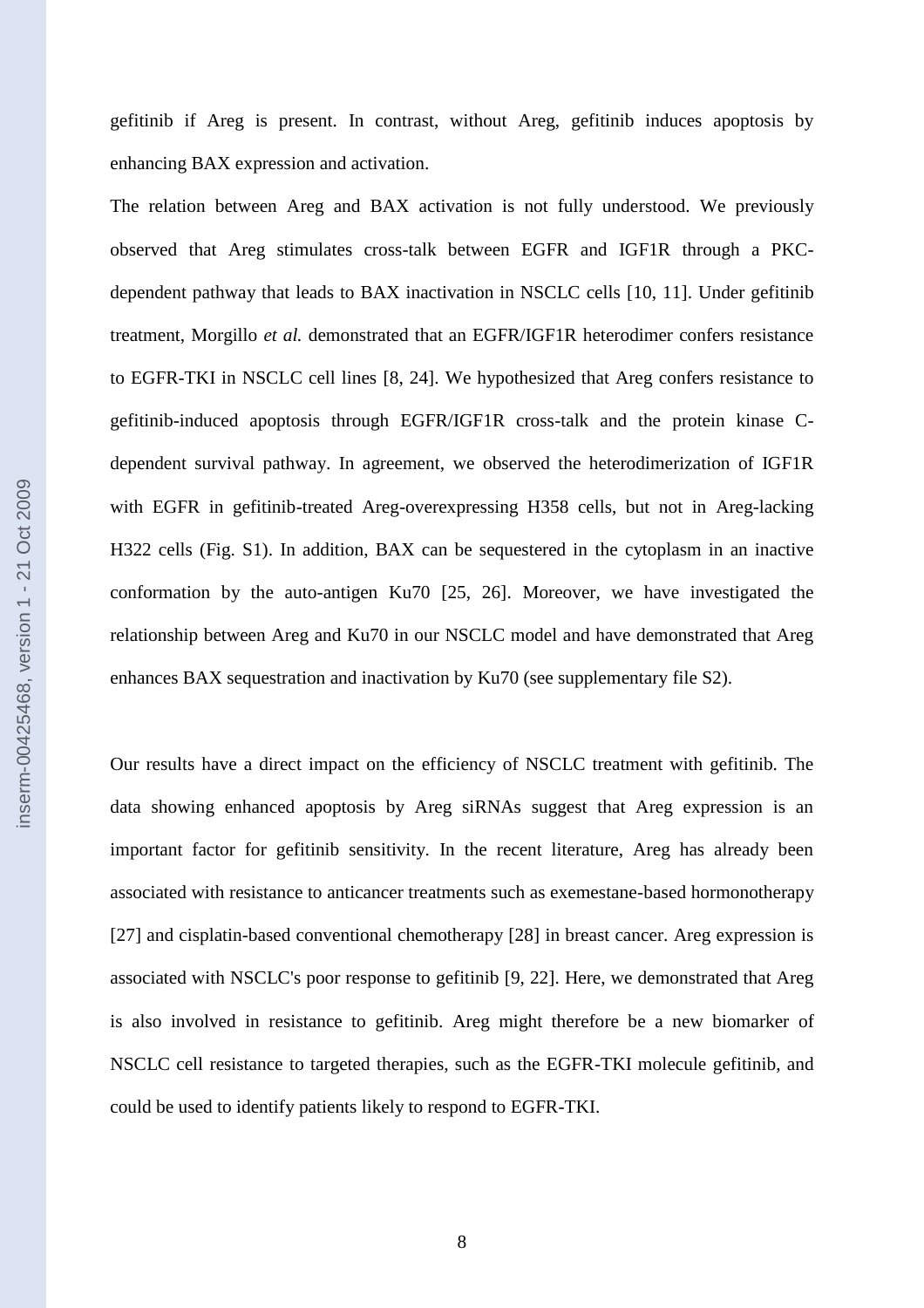In addition to being a potential biomarker, Areg might also be a therapeutic target, especially in NSCLC. Indeed, Areg siRNAs treatment significantly reduced H358 tumor growth *in vivo*. SiRNAs-based treatments *in vivo* are usually poorly efficient, because they are difficult to deliver and can be toxic [30]. In our study, the significant antitumor efficacy of Areg siRNAs has shown neither weight loss nor treatment-related toxicity, indicating that appropriate amounts of siRNAs were used. In agreement, no inflammation and toxicity were reported with PEI-complexed siRNAs *in vivo* [31]. Moreover, specific anti-human-Areg siRNA were administered systematically (i.p.) and managed to successfully silence *in situ* Areg production in tumors, demonstrating a suitable vectorization and efficacy. Several clinical trials are currently based on siRNAs administration or PEI vectorization (www.clinicaltrials.gov). Results of these studies may help to foresee the safety and efficacy of siRNAs and PEI delivery for the treatment of human malignancies. SiRNAs might thus play an increasing role in molecular therapies, especially in cancer treatment, after validation of human clinical trials. The combination of Areg siRNAs and gefitinib cotreatments provides greater reduction of tumor growth in the absence of non-specific toxicity. The 10 mg/kg dose of gefitinib used in this study was determined in preliminary experiments (not shown) and was selected as the dose which provided sub-optimal gefitinib antitumor activity without side-effects. To our knowledge, this is the first study with combined treatments targeting both Areg and EGFR. These results demonstrate the value of specific anti-Areg targeting, alone or associated with EGFR-TKI, although the efficiency of systemic non-viral delivery of these siRNAs *in vivo* is still an issue. It is actually necessary to inject large and expensive quantities of siRNAs and this may limit their utilisation in clinical oncology unless they are delivered by viral vectors [32, 33]. SiRNAs directed against Areg delivered by adenovirus would be a suitable and potent strategy to inhibit its expression in gefitinib-based NSCLC therapy. Further studies are needed to validate whether the gefitinib combined with Areg targeting could enhance the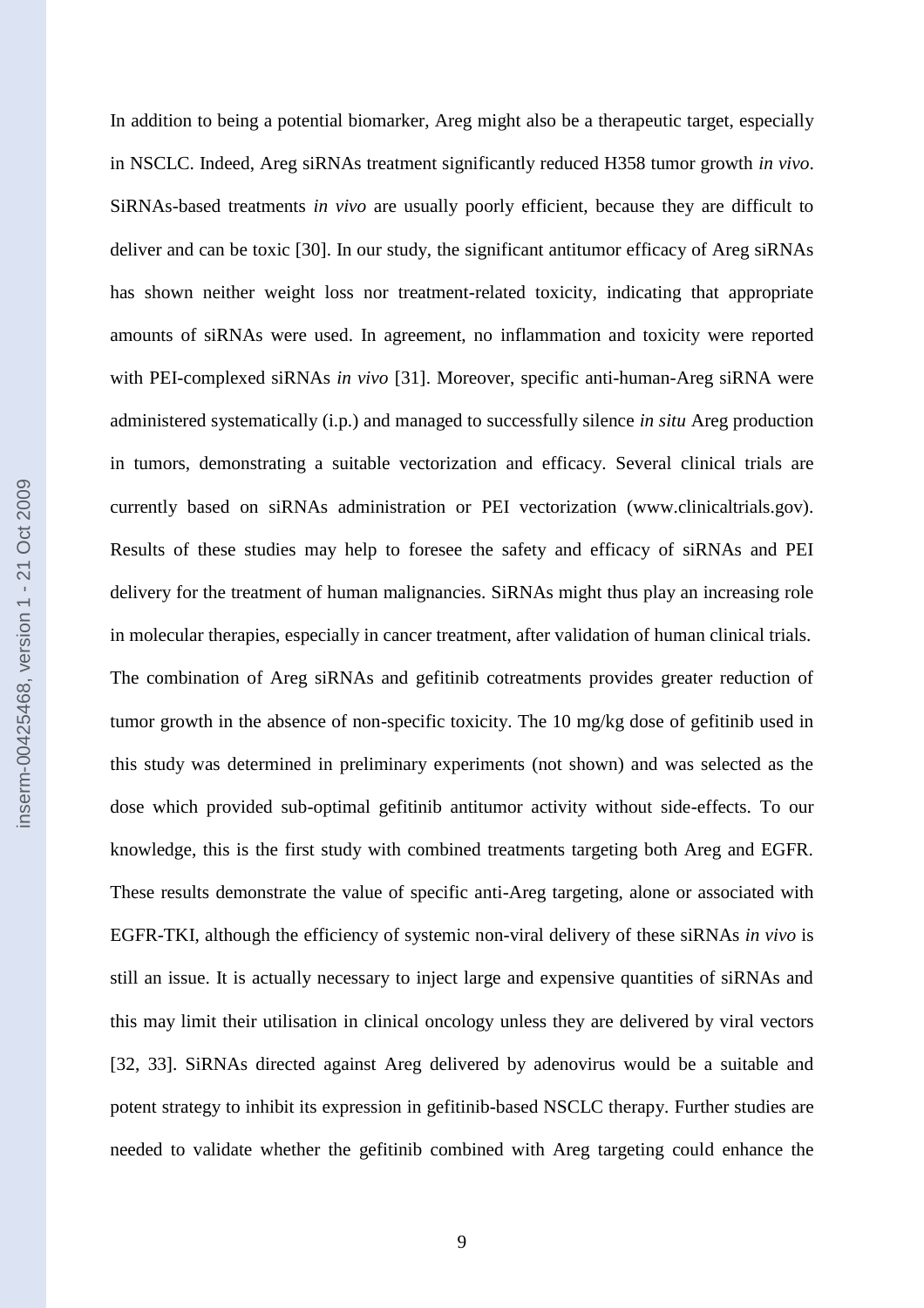objective response and survival rates in NSCLC patients. In addition, since the tumor regression was not complete, it will be important to investigate whether the surviving tumoral cells are resistant to gefitinib *in vivo*, in the same way as observed with 10 µM gefitinib *in vitro* (Fig. 1a). The development of a specific anti-Areg therapy would thus be suitable for treating these resistant cancers but could also benefit to other diseases where Areg is known as a bad prognostic biomarker [34].

#### **Material and Methods**

#### **Cell Culture and drug treatments**

The human H358 and H322 NSCLC cell lines were from the American Type Culture Collection (Manassas, VA) and maintained in RPMI 1640 medium (Gibco, Cergy Pontoise, France) supplemented with 10% heat-inactivated Fetal Bovine Serum (FBS) in a humidified atmosphere with 5%  $CO<sub>2</sub>$ . Gefitinib was kindly provided by Astra-Zeneca France (Paris, France) and was prepared as 10 mM stock solution in DMSO and stored at -20°C. Recombinant human amphiregulin (Areg) was from Sigma-Aldrich (St Quentin Fallavier, France) and stored at -80°C in DMSO and dissolved in fresh medium just before use. MG132 and z-VAD-fmk were from Sigma-Aldrich, prepared as 25 µg/ml stock solution and stored at -20°C. Cells were treated as indicated in figures legends.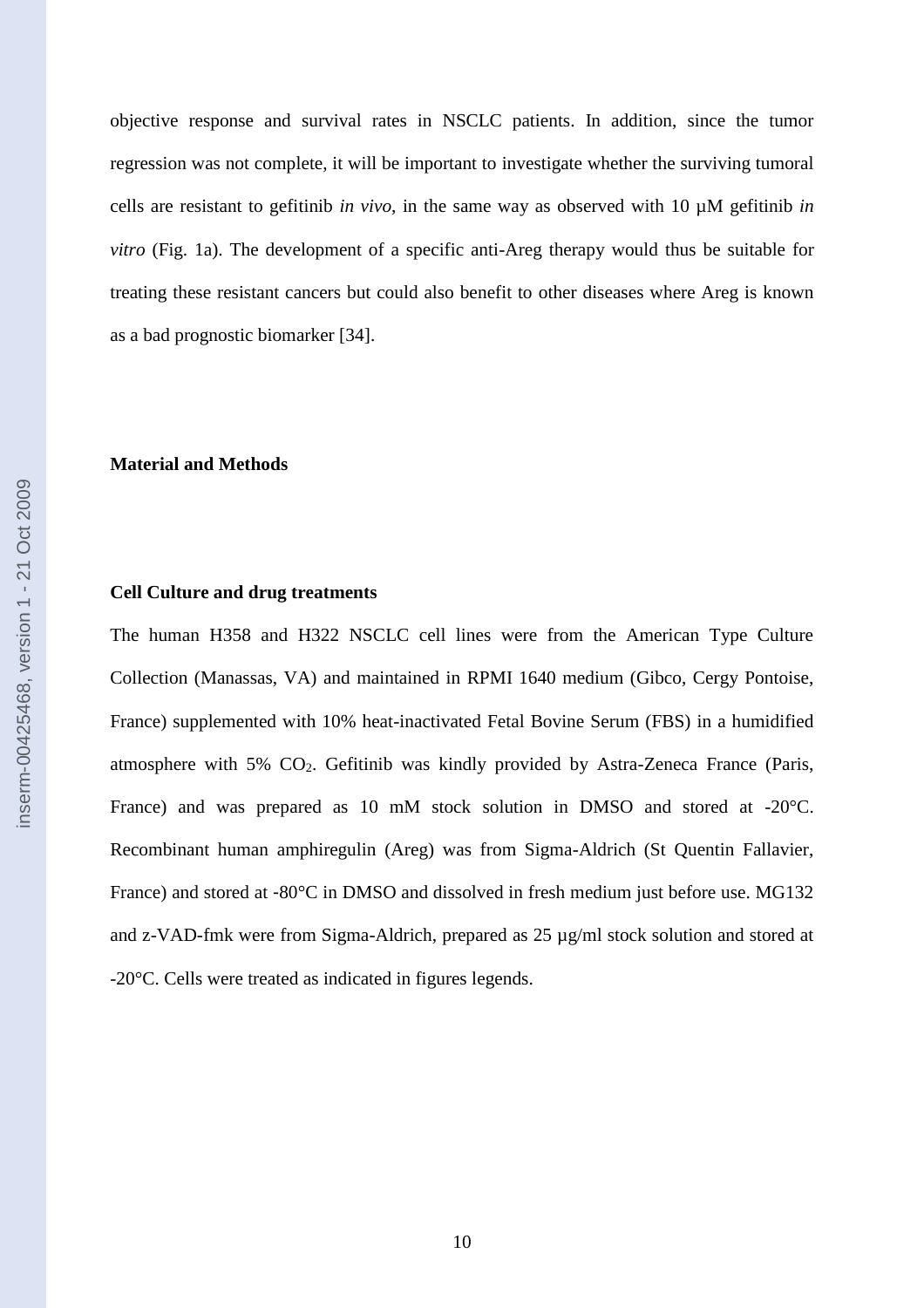#### **Cell proliferation assay**

Cells were seeded in 96 well plates overnight and treated with gefitinib for 96 hours. Cell proliferation was measured with the 3-(4,5-dimethyl thiazol-2-yl)-2,5-diphenyltetrazolium bromide (MTT) assay, in accordance with the method described previously [35].

#### **Transfections**

Small interfering RNAs (siRNAs) targeting human Areg and non-specific control siRNAs were synthesized by MWG Biotech (Roissy, France). Sequences of siRNAs targeting Areg were 5'-CGA-ACC-ACA-AAU-ACC-UGG-CTT-3' and 5'-CCU-GGA-AGC-AGU-AAC-AUG-CTT-3', and control siRNA sequence was 5'-CUU-ACG-CUC-ACU-ACU-GCG-ATT-3'. Transfection of duplex siRNAs was performed with Oligofectamine<sup>TM</sup> reagent (Invitrogen, Cergy Pontoise, France), following the manufacturer's instructions. SiRNAs were transfected into 60% confluent cells at the final concentration of 200 nM. After transfection, the efficiency of Areg knockdown was assessed by ELISA as previously described [10].

#### **Apoptosis assays**

Cells were harvested and pooled. The morphological changes related to apoptosis were assessed by fluorescence microscopy after Hoechst 33342 (5 µg/ml, Sigma) staining of cells and the percent of apoptotic cells was scored after counting at least 500 cells. Active caspase-3 was detected by flow cytometry using phycoerythrin-conjugated monoclonal active caspase-3 antibody kit (Becton Dickinson Pharmingen, Pont de Claix, France), following manufacturer's instructions. Analysis was performed on a Becton Dickinson FACScan flow cytometer with CellQuest Software (Becton Dickinson).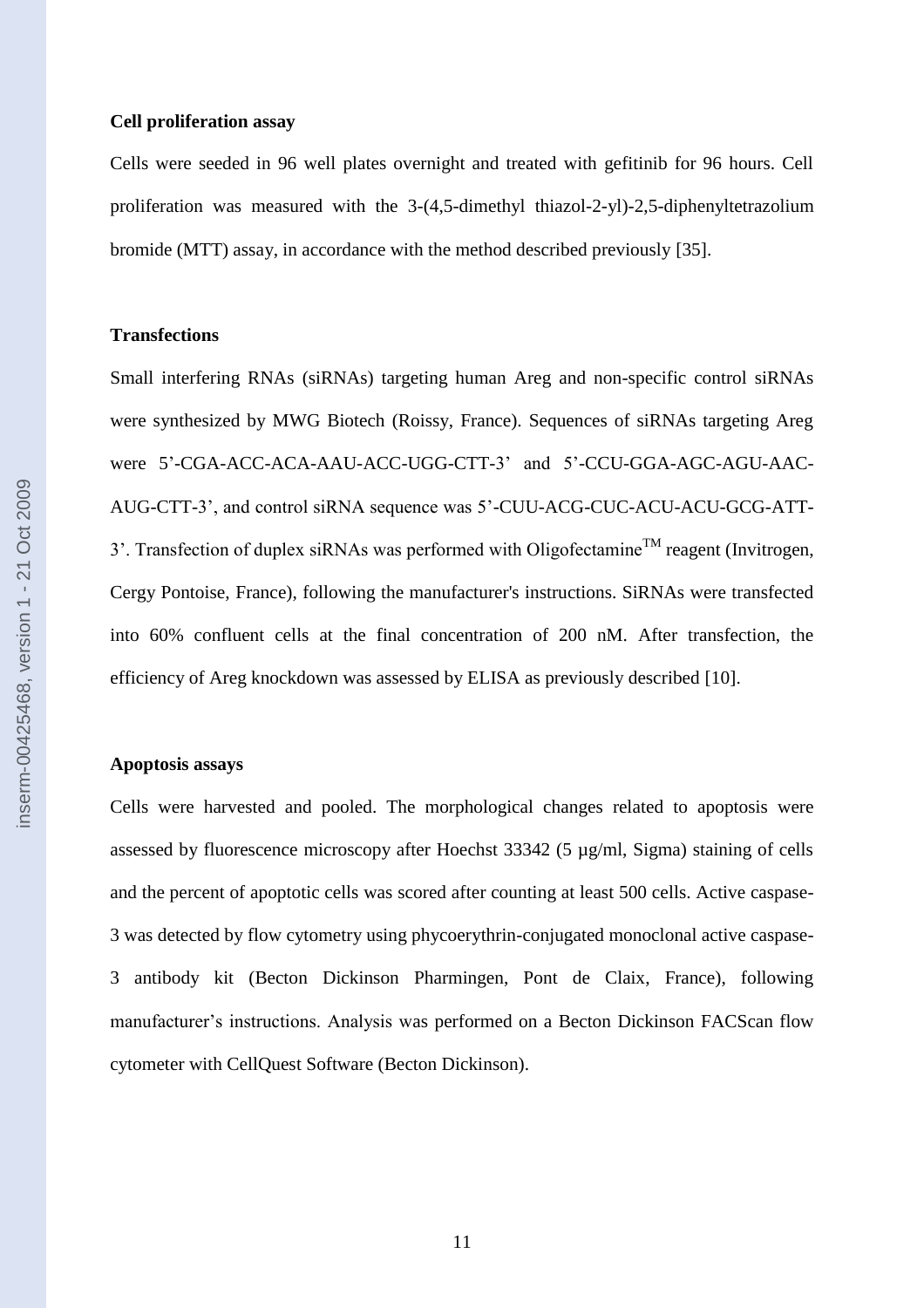## **RT-qPCR**

Total RNA was extracted using RNeasy Mini Kit (Qiagen). RNA concentration was determined using Eppendorf Biophotometer AG22331 (Hamburg, Germany) and RNA integrity was assessed using the Bioanalyzer 2100 (Agilent Technologies). Quantitative realtime RT-PCR for BAX mRNA (specific primers: forward 5'- ACTCCCCCCGAGAGGTCTT-3'; reverse 5'-CAAAAGTAGAAAAGGGCCGACAA-3') was performed on Stratagene 14 MX3005P apparatus. Eight hundred ng of total RNA was subjected to cDNA synthesis with Superscript III First-Strand Synthesis SuperMix for qPCR (Invitrogen) and subsequently amplified during 40 PCR cycles (10 min at 95°C, cycles: 15 s at 95°C, 1 min at 60°C) using Power SYBR Green PCR Master Mix (Applied Biosystems). Relative gene expression was calculated for each sample, as the ratio of BAX to GAPDH mRNA copy number, thus normalizing BAX mRNA expression for sample-to-sample differences in RNA input.

## **Protein immunostaining by flow cytometry**

Activated BAX immunostaining analysis was performed as previously described [11, 17]. Briefly, cells were fixed in paraformaldehyde 0.5% for 5 min at room temperature, washed and nonspecific binding sites were blocked with 2% BSA in PBS/saponin 0.1% for 30 min at room temperature. Cells were then incubated for 2h at room temperature in the presence of an anti-BAX rabbit polyclonal antibody (N-20, Santa Cruz Biotechnology, Tebu, 1:100) raised against the peptide sequence amino acids of N-terminus BAX protein or rabbit irrelevant IgG (Pharmingen, Becton Dickinson), washed, incubated for 30 min with Alexa<sup>TM</sup> 488 goat antirabbit IgG (H+L) conjugate (Interchim, 1:1000), washed again and resuspended in PBS. All antibodies were diluted in PBS containing 0.1% saponin and 1% BSA. Analysis was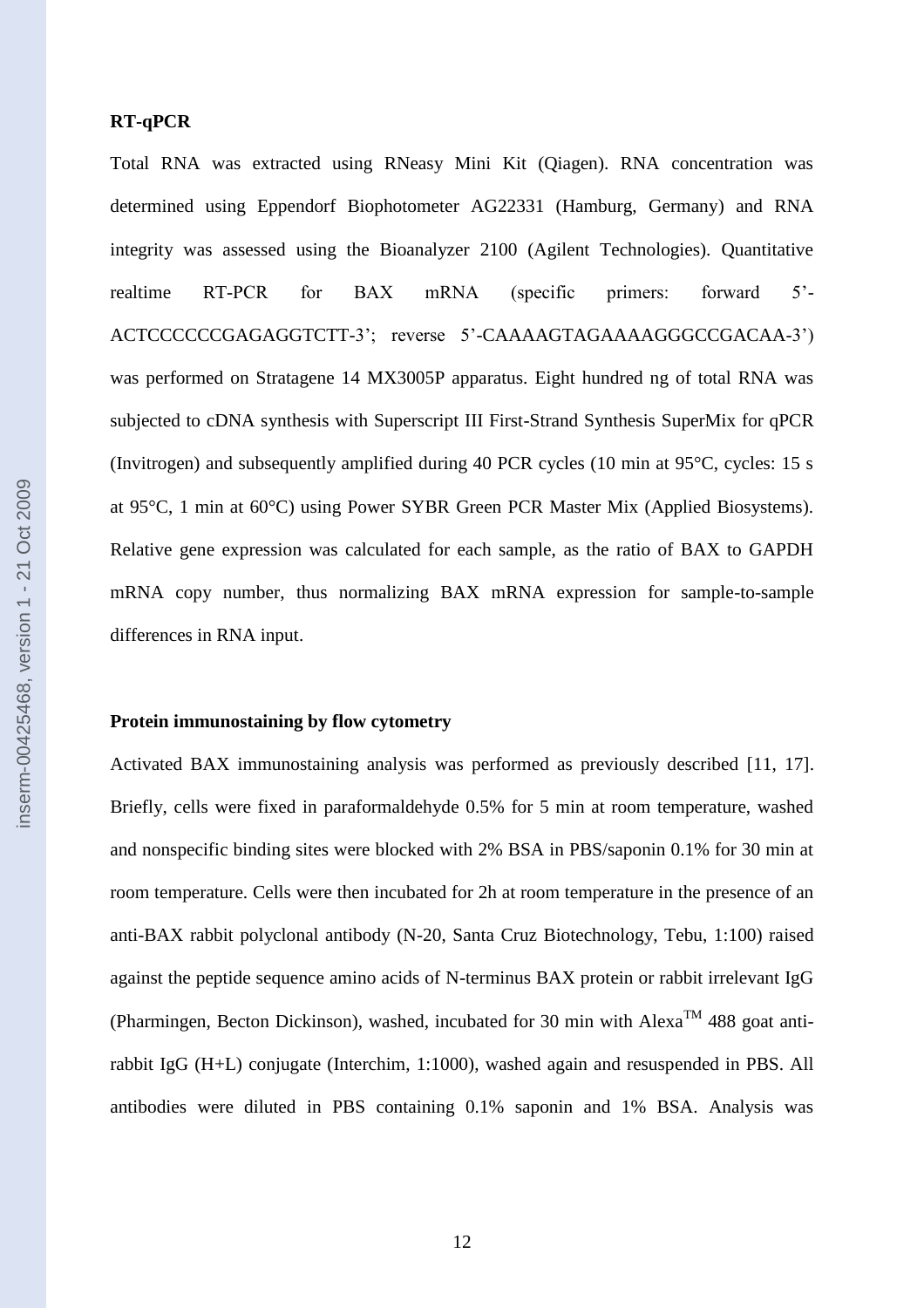performed on a FACScan flow cytometer (Becton Dickinson) using Cellquest software. Green fluorescence was excited at 488 nm and detected at 500-550 nm.

## **Immunoblotting**

Cells were harvested, washed in PBS and incubated in lysis buffer (10 mM Tris-HCl pH 7.5, 120 mM NaCl, 1 mM EDTA, 1 mM Dithiothreitol, 0.5% Nonidet P-40, 0.05% SDS, supplemented with protease and phosphatase inhibitors). Protein content was assessed by the Bio-Rad D C Protein Assay kit (Bio-Rad Lab., Ivry sur Seine, France). Western blotting was done using anti-BAX (BD Pharmingen, 1/3000), anti-Areg (Abcam, 1/100), anti-HSP70 (Affinity BioReagent, 1/5000), or anti-cleaved caspase-3 (Asp 175, Cell Signaling, 1:1000) antibodies. To ensure equal loading and transfer, membranes were also probed for actin using anti-actin antibody (Sigma, 1/1000). Western blotting was further processed by standard procedures and revealed by chemiluminescence (ECL, Amersham, Orsay, France).

## **Subcellular fractionation**

Cells were fractionated into cytosolic and mitochondrial fractions using the Pierce Mitochondria Isolation Kit (Pierce, Thermo Fisher Scientific, Brebières, France) according to manufacturer's instructions. Both fractions extracts were assessed for protein content using the Bio-Rad D C Protein Assay kit, and 20 µg of proteins were subjected to electrophoresis and analyzed by western blotting for BAX content. The relative purity of fractions was ascertained by western blotting using anti-mitochondrial HSP70 as a marker of mitochondria. The equal loading and transfer were ensured by reprobing the membranes using anti-actin antibody.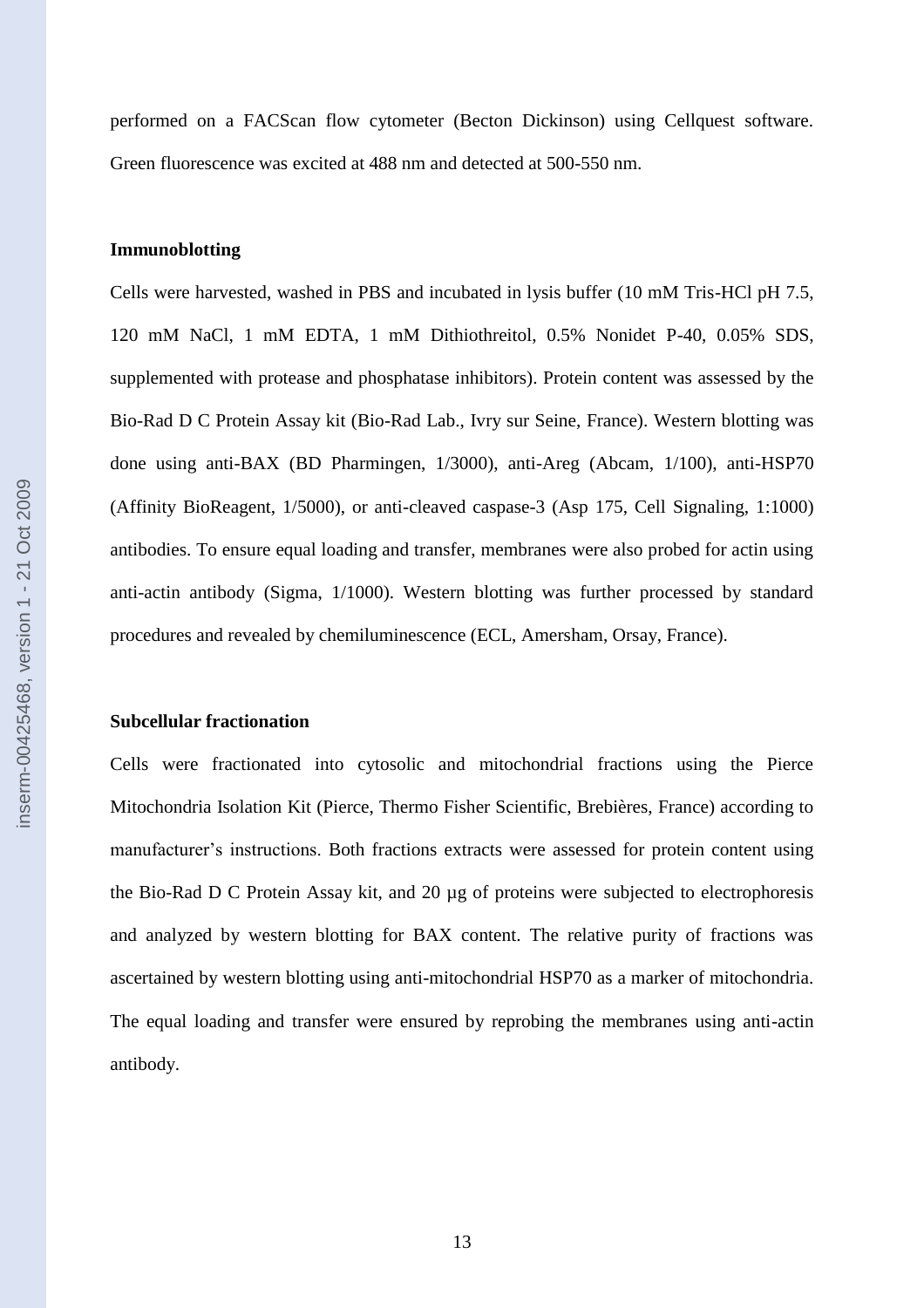#### *In vivo* **model**

The effect of the combination of gefitinib and anti-Areg siRNAs was measured on established subcutaneous tumor bearing mice. All the animal experiments were performed in agreement with the EEC guidelines and the "Principles of laboratory animal care" (NIH publication N°86-23 revised 1985). The experimental protocol was submitted to ethical evaluation and the experiment received the accreditation number was #0128. Human lung adenocarcinoma H358 cells were harvested, and  $20x10^6$  cells in PBS were injected subcutaneously into the flank of female NMRI *nude* mice (6-8 weeks old, Janvier, Le Genest Saint Isle, France). When tumor diameters reached 5 mm, the mice were randomised in four experimental groups (10 mice/group). Group 1 (control mice) received control siRNAs and a vehicle (tween 80/5% glucose), group 2 received gefitinib and control siRNAs, group 3 received Areg siRNAs and a vehicle, and group 4 received both Areg siRNAs and gefitinib. *In vivo* transient transfections were carried out using jetPEI™ (PolyPlus Transfection, Strasbourg, France) according to the manufacturer's protocol. Complexes resulted in siRNA/PEI (N/P) ratio of 8 as suggested for DNA by the manufacturer and as determined as optimal for siRNAs in pilot experiments (data not shown). Sixteen µg/day of PEI-complexed siRNAs were injected intraperitoneally, 4 times a week. Ten mg/kg/day of gefitinib in tween 80/5% glucose was administered *per os* 5 times a week. Tumor growth was quantified by measuring twice a week the tumors in two dimensions with a Vernier caliper. The volume was calculated as follow: a x  $b<sup>2</sup>$  x 0.4, where a and b are the largest and smallest diameters respectively [36]. Results are expressed as volume  $\pm$  S.E.M. Mice bearing necrotic tumors or tumors  $\geq$  1.5 cm in diameter were euthanized immediately. On day 47, all mice were sacrificed and tumors were collected to determine whether the combination of gefitinib and Areg siRNAs induced apoptosis by western blotting.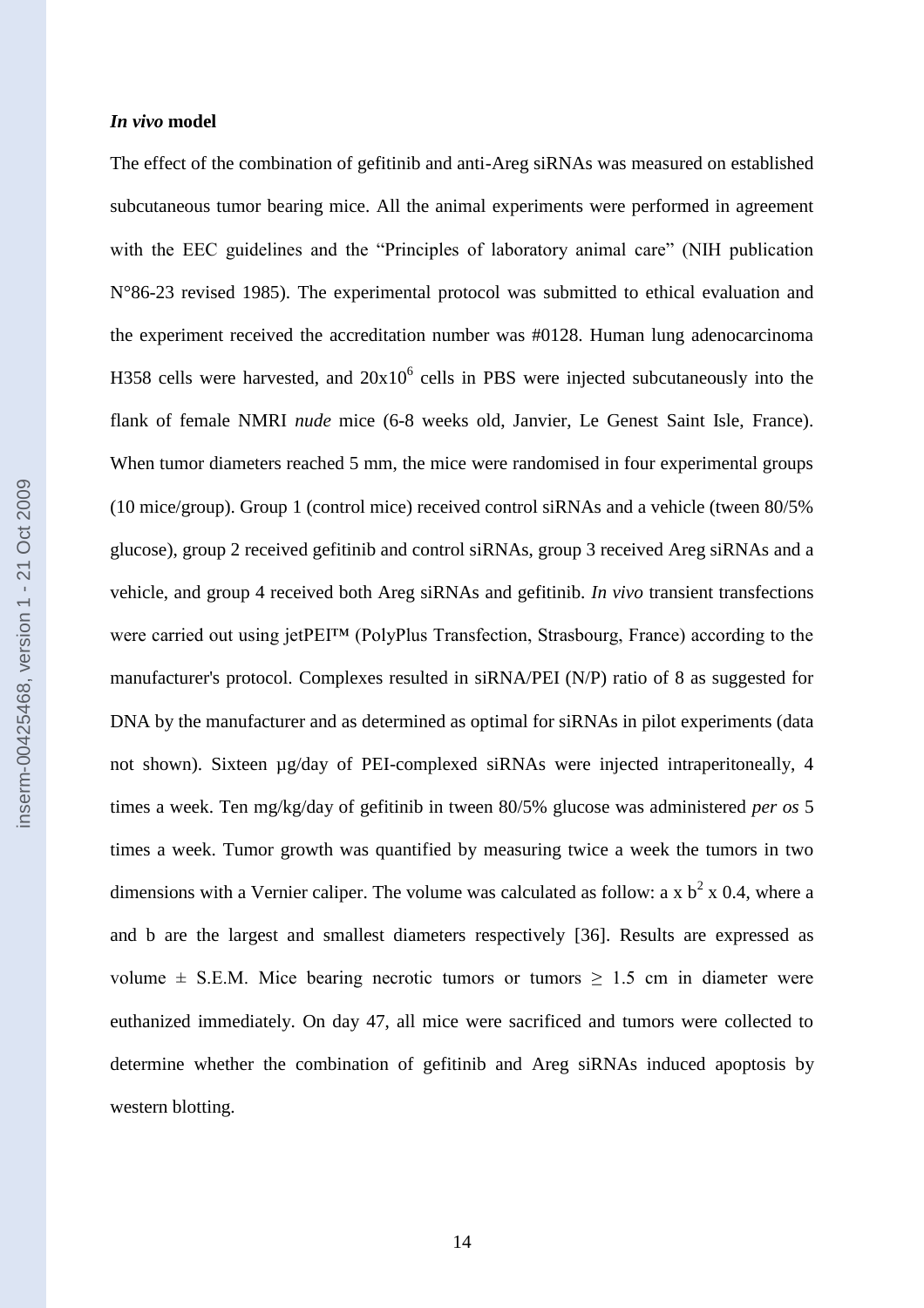#### **Statistical analyses**

Statistical significance of differences in control cells versus treated cells was analyzed by the Mann-Whitney test. Means comparisons among mice groups and statistical significance of differences in tumor growth in the combination treatment group and in single-agent treatment groups were analyzed by ANOVA test. Statistics were done using the Statview 4.1 software (Abacus Concept Inc.). In all statistical analyses, two-sided *p* values < 0.05 were considered statistically significant.

#### **Acknowledgments**

We thank AstraZeneca for gefitinib. This work was supported by grants and research fellowship from La Ligue contre le Cancer, comité de la Drôme; EpiPro program (InCa).

## **References**

- 1. Guessous, I, Cornuz, J, and Paccaud, F (2007). Lung cancer screening: current situation and perspective. *Swiss Med Wkly* **137**: 304-311.
- 2. Selvaggi, G, Novello, S, Torri, V, Leonardo, E, De Giuli, P, Borasio, P*, et al.* (2004). Epidermal growth factor receptor overexpression correlates with a poor prognosis in completely resected non-small-cell lung cancer. *Ann Oncol* **15**: 28-32.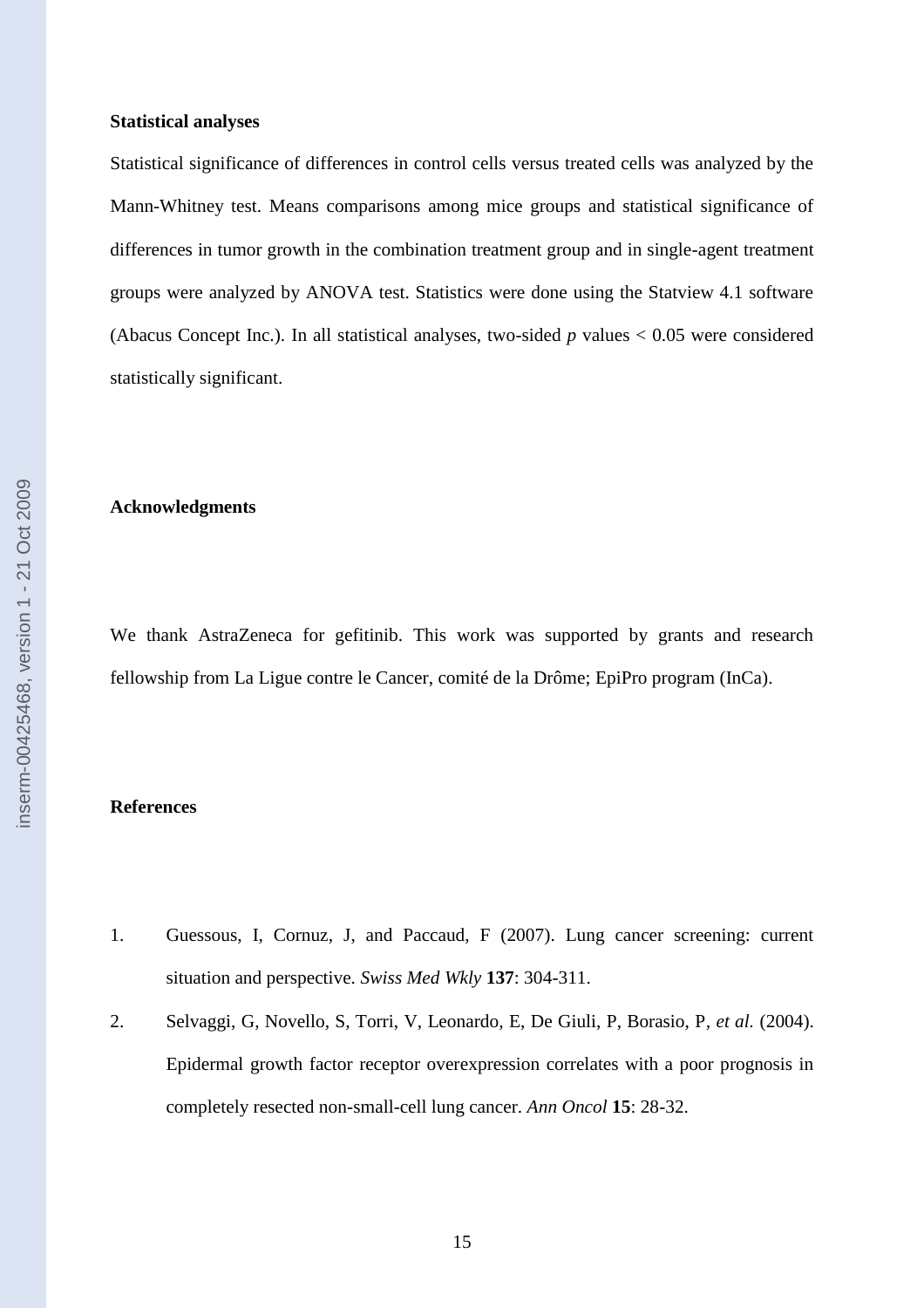- 3. Fukuoka, M, Yano, S, Giaccone, G, Tamura, T, Nakagawa, K, Douillard, JY*, et al.* (2003). Multi-institutional randomized phase II trial of gefitinib for previously treated patients with advanced non-small-cell lung cancer (The IDEAL 1 Trial) [corrected]. *J Clin Oncol* **21**: 2237-2246.
- 4. Thatcher, N, Chang, A, Parikh, P, Rodrigues Pereira, J, Ciuleanu, T, von Pawel, J*, et al.* (2005). Gefitinib plus best supportive care in previously treated patients with refractory advanced non-small-cell lung cancer: results from a randomised, placebocontrolled, multicentre study (Iressa Survival Evaluation in Lung Cancer). *Lancet* **366**: 1527-1537.
- 5. Lynch, TJ, Bell, DW, Sordella, R, Gurubhagavatula, S, Okimoto, RA, Brannigan, BW*, et al.* (2004). Activating mutations in the epidermal growth factor receptor underlying responsiveness of non-small-cell lung cancer to gefitinib. *N Engl J Med* **350**: 2129-2139.
- 6. Sharma, SV, Bell, DW, Settleman, J, and Haber, DA (2007). Epidermal growth factor receptor mutations in lung cancer. *Nat Rev Cancer* **7**: 169-181.
- 7. Engelman, JA, Zejnullahu, K, Mitsudomi, T, Song, Y, Hyland, C, Park, JO*, et al.* (2007). MET amplification leads to gefitinib resistance in lung cancer by activating ERBB3 signaling. *Science* **316**: 1039-1043.
- 8. Morgillo, F, Kim, WY, Kim, ES, Ciardiello, F, Hong, WK, and Lee, HY (2007). Implication of the insulin-like growth factor-IR pathway in the resistance of non-small cell lung cancer cells to treatment with gefitinib. *Clin Cancer Res* **13**: 2795-2803.
- 9. Ishikawa, N, Daigo, Y, Takano, A, Taniwaki, M, Kato, T, Hayama, S*, et al.* (2005). Increases of amphiregulin and transforming growth factor-alpha in serum as predictors of poor response to gefitinib among patients with advanced non-small cell lung cancers. *Cancer Res* **65**: 9176-9184.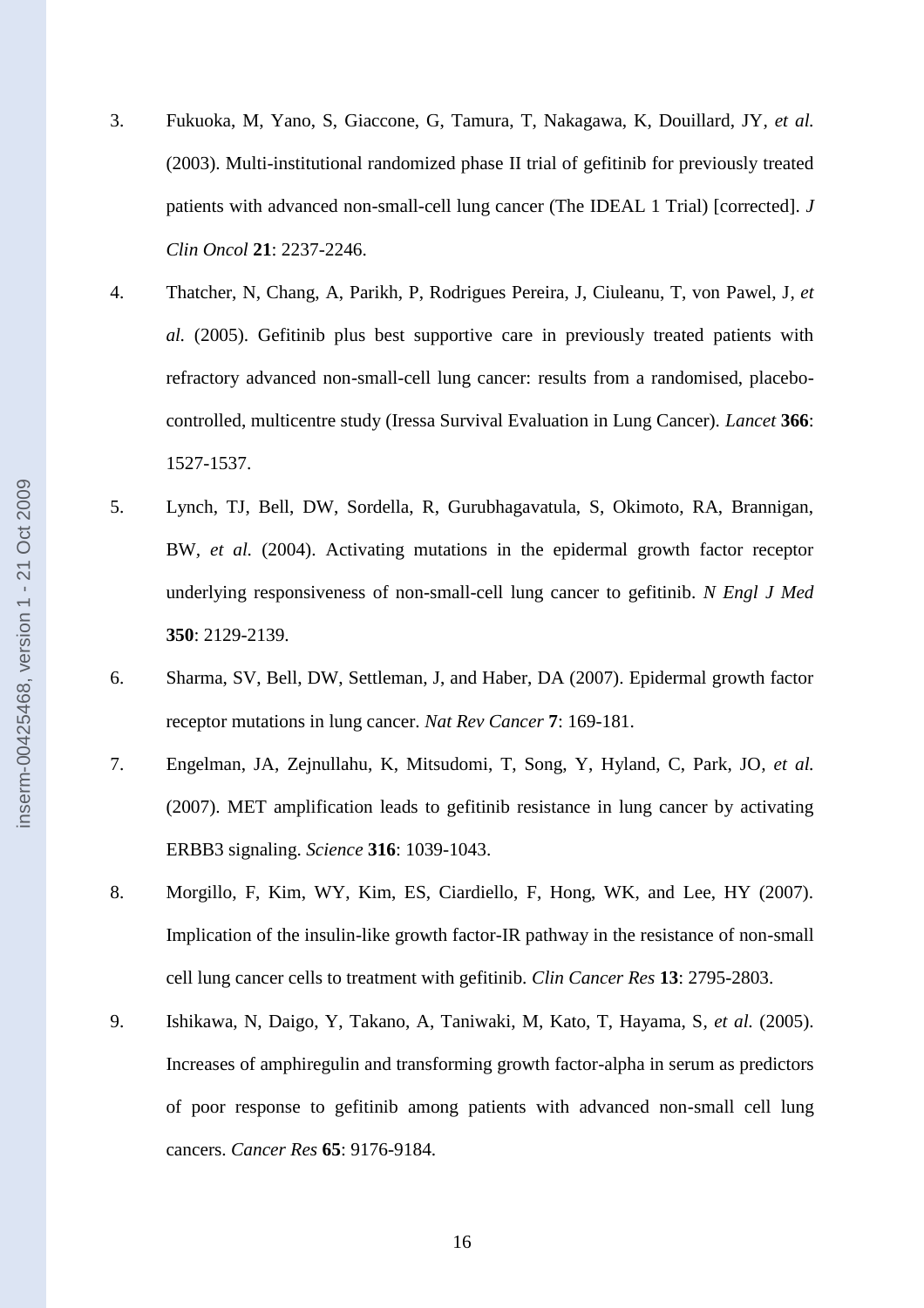- 10. Hurbin, A, Dubrez, L, Coll, JL, and Favrot, MC (2002). Inhibition of apoptosis by amphiregulin via an insulin-like growth factor-1 receptor-dependent pathway in nonsmall cell lung cancer cell lines. *J Biol Chem* **277**: 49127-49133.
- 11. Hurbin, A, Coll, JL, Dubrez-Daloz, L, Mari, B, Auberger, P, Brambilla, C*, et al.* (2005). Cooperation of amphiregulin and insulin-like growth factor-1 inhibits Baxand Bad-mediated apoptosis via a protein kinase C-dependent pathway in non-small cell lung cancer cells. *J Biol Chem* **280**: 19757-19767.
- 12. Dubrez, L, Coll, JL, Hurbin, A, Solary, E, and Favrot, MC (2001). Caffeine sensitizes human H358 cell line to p53-mediated apoptosis by inducing mitochondrial translocation and conformational change of BAX protein. *J Biol Chem* **276**: 38980- 38987.
- 13. Costa, DB, Halmos, B, Kumar, A, Schumer, ST, Huberman, MS, Boggon, TJ*, et al.* (2007). BIM mediates EGFR tyrosine kinase inhibitor-induced apoptosis in lung cancers with oncogenic EGFR mutations. *PLoS Med* **4**: 1669-1679; discussion 1680.
- 14. Gong, Y, Somwar, R, Politi, K, Balak, M, Chmielecki, J, Jiang, X*, et al.* (2007). Induction of BIM is essential for apoptosis triggered by EGFR kinase inhibitors in mutant EGFR-dependent lung adenocarcinomas. *PLoS Med* **4**: e294.
- 15. Cragg, MS, Kuroda, J, Puthalakath, H, Huang, DC, and Strasser, A (2007). Gefitinibinduced killing of NSCLC cell lines expressing mutant EGFR requires BIM and can be enhanced by BH3 mimetics. *PLoS Med* **4**: 1681-1689; discussion 1690.
- 16. Amsel, AD, Rathaus, M, Kronman, N, and Cohen, HY (2008). Regulation of the proapoptotic factor Bax by Ku70-dependent deubiquitylation. *Proc Natl Acad Sci U S A*.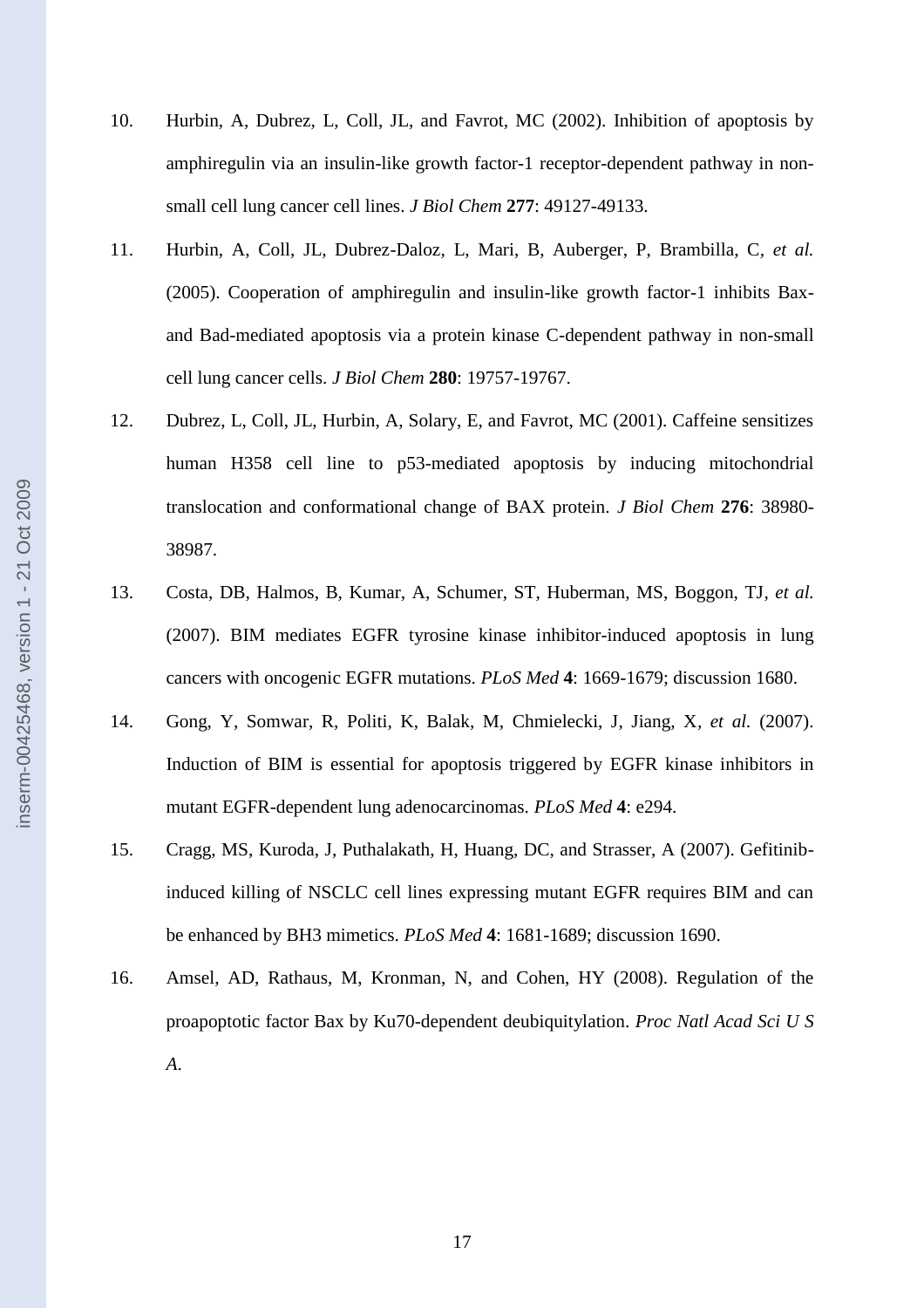- 17. Desagher, S, Osen-Sand, A, Nichols, A, Eskes, R, Montessuit, S, Lauper, S*, et al.* (1999). Bid-induced conformational change of Bax is responsible for mitochondrial cytochrome c release during apoptosis. *J Cell Biol* **144**: 891-901.
- 18. Asahina, H, Yamazaki, K, Kinoshita, I, Sukoh, N, Harada, M, Yokouchi, H*, et al.* (2006). A phase II trial of gefitinib as first-line therapy for advanced non-small cell lung cancer with epidermal growth factor receptor mutations. *Br J Cancer* **95**: 998- 1004.
- 19. Engelman, JA, Janne, PA, Mermel, C, Pearlberg, J, Mukohara, T, Fleet, C*, et al.* (2005). ErbB-3 mediates phosphoinositide 3-kinase activity in gefitinib-sensitive nonsmall cell lung cancer cell lines. *Proc Natl Acad Sci U S A* **102**: 3788-3793.
- 20. Sordella, R, Bell, DW, Haber, DA, and Settleman, J (2004). Gefitinib-sensitizing EGFR mutations in lung cancer activate anti-apoptotic pathways. *Science* **305**: 1163- 1167.
- 21. Tracy, S, Mukohara, T, Hansen, M, Meyerson, M, Johnson, BE, and Janne, PA (2004). Gefitinib induces apoptosis in the EGFRL858R non-small-cell lung cancer cell line H3255. *Cancer Res* **64**: 7241-7244.
- 22. Kakiuchi, S, Daigo, Y, Ishikawa, N, Furukawa, C, Tsunoda, T, Yano, S*, et al.* (2004). Prediction of sensitivity of advanced non-small cell lung cancers to gefitinib (Iressa, ZD1839). *Hum Mol Genet* **13**: 3029-3043.
- 23. Miyashita, T, Krajewski, S, Krajewska, M, Wang, HG, Lin, HK, Liebermann, DA*, et al.* (1994). Tumor suppressor p53 is a regulator of bcl-2 and bax gene expression in vitro and in vivo. *Oncogene* **9**: 1799-1805.
- 24. Morgillo, F, Woo, JK, Kim, ES, Hong, WK, and Lee, HY (2006). Heterodimerization of insulin-like growth factor receptor/epidermal growth factor receptor and induction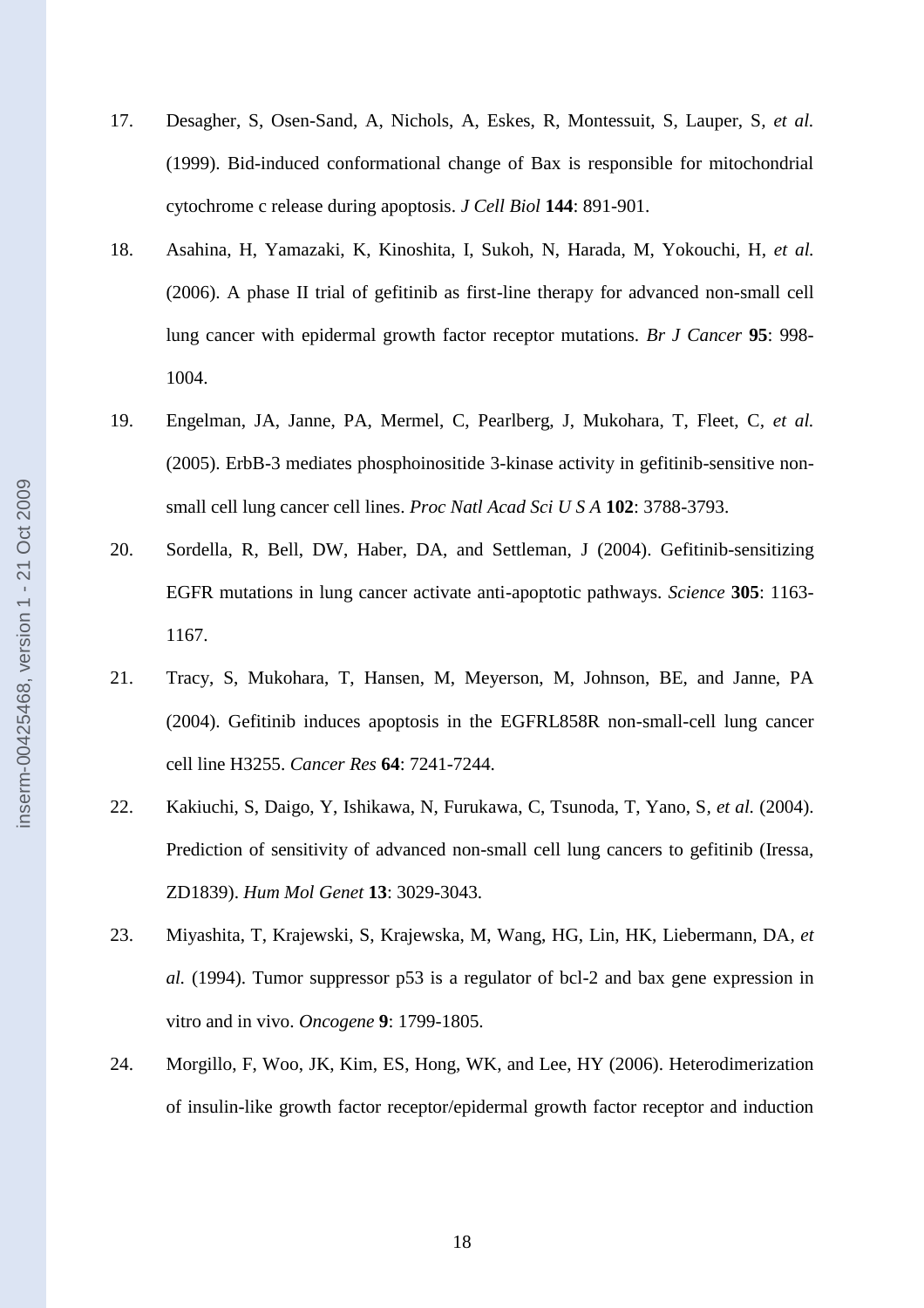of survivin expression counteract the antitumor action of erlotinib. *Cancer Res* **66**: 10100-10111.

- 25. Cohen, HY, Lavu, S, Bitterman, KJ, Hekking, B, Imahiyerobo, TA, Miller, C*, et al.* (2004). Acetylation of the C terminus of Ku70 by CBP and PCAF controls Baxmediated apoptosis. *Mol Cell* **13**: 627-638.
- 26. Mazumder, S, Plesca, D, Kinter, M, and Almasan, A (2007). Interaction of a cyclin E fragment with Ku70 regulates Bax-mediated apoptosis. *Mol Cell Biol* **27**: 3511-3520.
- 27. Wang, X, Masri, S, Phung, S, and Chen, S (2008). The role of amphiregulin in exemestane-resistant breast cancer cells: evidence of an autocrine loop. *Cancer Res* **68**: 2259-2265.
- 28. Eckstein, N, Servan, K, Girard, L, Cai, D, von Jonquieres, G, Jaehde, U*, et al.* (2008). Epidermal growth factor receptor pathway analysis identifies amphiregulin as a key factor for cisplatin resistance of human breast cancer cells. *J Biol Chem* **283**: 739-750.
- 29. Fontanini, G, De Laurentiis, M, Vignati, S, Chine, S, Lucchi, M, Silvestri, V*, et al.* (1998). Evaluation of epidermal growth factor-related growth factors and receptors and of neoangiogenesis in completely resected stage I-IIIA non-small-cell lung cancer: amphiregulin and microvessel count are independent prognostic indicators of survival. *Clin Cancer Res* **4**: 241-249.
- 30. Sanguino, A, Lopez-Berestein, G, and Sood, AK (2008). Strategies for in vivo siRNA delivery in cancer. *Mini Rev Med Chem* **8**: 248-255.
- 31. Bonnet, ME, Erbacher, P, and Bolcato-Bellemin, AL (2008). Systemic delivery of DNA or siRNA mediated by linear polyethylenimine (L-PEI) does not induce an inflammatory response. *Pharm Res* **25**: 2972-2982.
- 32. Kargiotis, O, Chetty, C, Gondi, CS, Tsung, AJ, Dinh, DH, Gujrati, M*, et al.* (2008). Adenovirus-mediated transfer of siRNA against MMP-2 mRNA results in impaired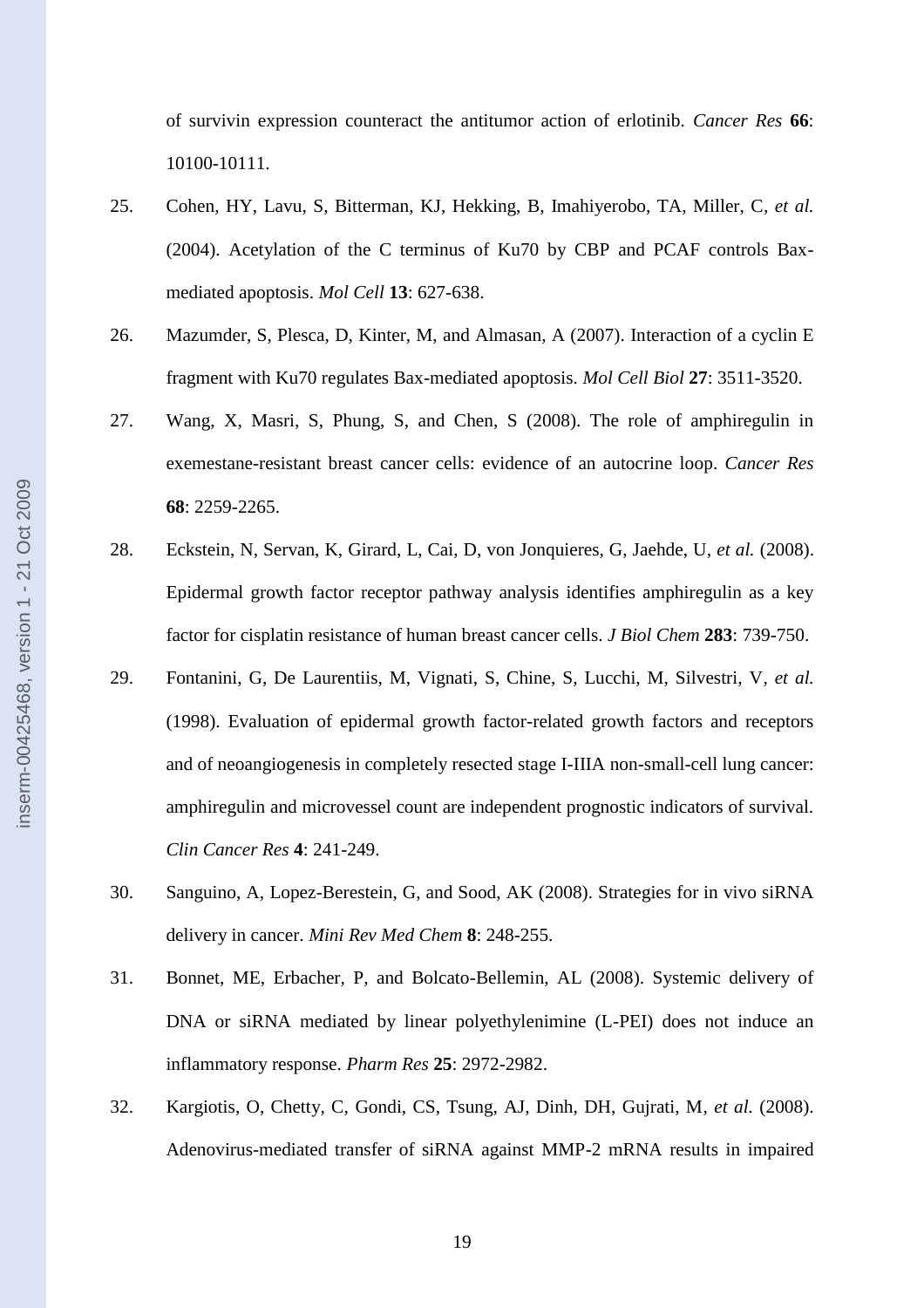invasion and tumor-induced angiogenesis, induces apoptosis *in vitro* and inhibits tumor growth *in vivo* in glioblastoma. *Oncogene* **27**: 4830-4840.

- 33. Yoo, JY, Kim, JH, Kim, J, Huang, JH, Zhang, SN, Kang, YA*, et al.* (2008). Short hairpin RNA-expressing oncolytic adenovirus-mediated inhibition of IL-8: effects on antiangiogenesis and tumor growth inhibition. *Gene Ther* **15**: 635-651.
- 34. Yotsumoto, F, Yagi, H, Suzuki, SO, Oki, E, Tsujioka, H, Hachisuga, T*, et al.* (2008). Validation of HB-EGF and amphiregulin as targets for human cancer therapy. *Biochem Biophys Res Commun* **365**: 555-561.
- 35. Carmichael, J, DeGraff, WG, Gazdar, AF, Minna, JD, and Mitchell, JB (1987). Evaluation of a tetrazolium-based semiautomated colorimetric assay: assessment of chemosensitivity testing. *Cancer Res* **47**: 936-942.
- 36. Kjonniksen, I, Storeng, R, Pihl, A, McLemore, TL, and Fodstad, O (1989). A human tumor lung metastasis model in athymic nude rats. *Cancer Res* **49**: 5148-5152.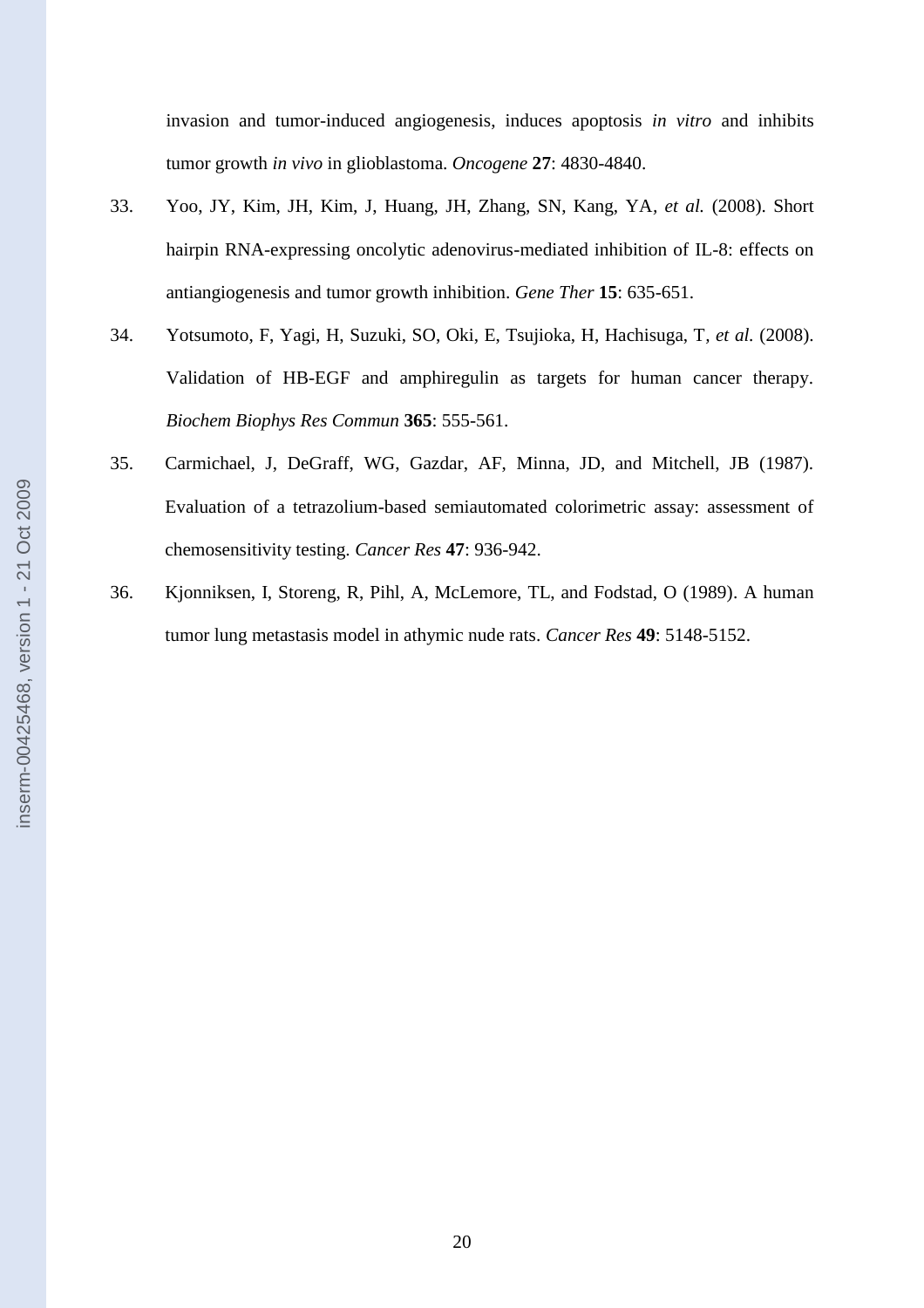#### **Figure 1. Gefitinib effect in NSCLC cells.**

(a) The MTT assay in H358 and H322 NSCLC cells treated with the indicated concentrations of gefitinib for 96 h. (b, c) Effect of 0.5 or 1 µM gefitinib on H358 and H322 cells. Apoptosis was analyzed after 96 h by detection of the active caspase-3 and flow cytometry (b) or after 24 h to 96 h after counting Hoechst stained cells (c). Results are expressed as mean  $\pm$  SD (n≥3). \* *p*<0.05, \*\* *p*<0.01, \*\*\* *p*<0.001, for comparison between H358 and H322 cells.

## **Figure 2. Areg inhibits gefitinib-induced apoptosis.**

(a) H322 cells were treated with 50 ng/ml recombinant human Areg and/or gefitinib as indicated. (b) H322 cells were treated with the indicated concentrations of Areg and  $0.5 \mu M$ gefitinib. (c) H358 cells were transfected with Areg or control siRNAs. The efficiency of Areg knock down was assessed by ELISA. Results are expressed as a rate of Areg released 48 h after control siRNAs transfection and as mean  $\pm$  SD (n=3). (d) H358 cells were transfected with control or Areg siRNAs and treated with gefitinib and/or 50 ng/ml Areg. Apoptosis was scored after counting Hoechst stained cells (a, b, d). Results are expressed as mean  $\pm$  SD  $(n \geq 3)$ . \* *p*<0.05, \*\* *p*<0.01, for comparison between treated and control cells.

#### **Figure 3. Areg decreases the BAX protein level.**

H358 cells were transfected with control or Areg siRNAs. As indicated, 0.5  $\mu$ M gefitinib and/or 3  $\mu$ M MG132 were added. (a) Quantitative real-time RT-PCR for BAX mRNA on total RNA extracted from H358 cells. Relative gene expressions are expressed as a rate of BAX mRNA level after control siRNAs transfection. (b, c) Total cell lysates were subjected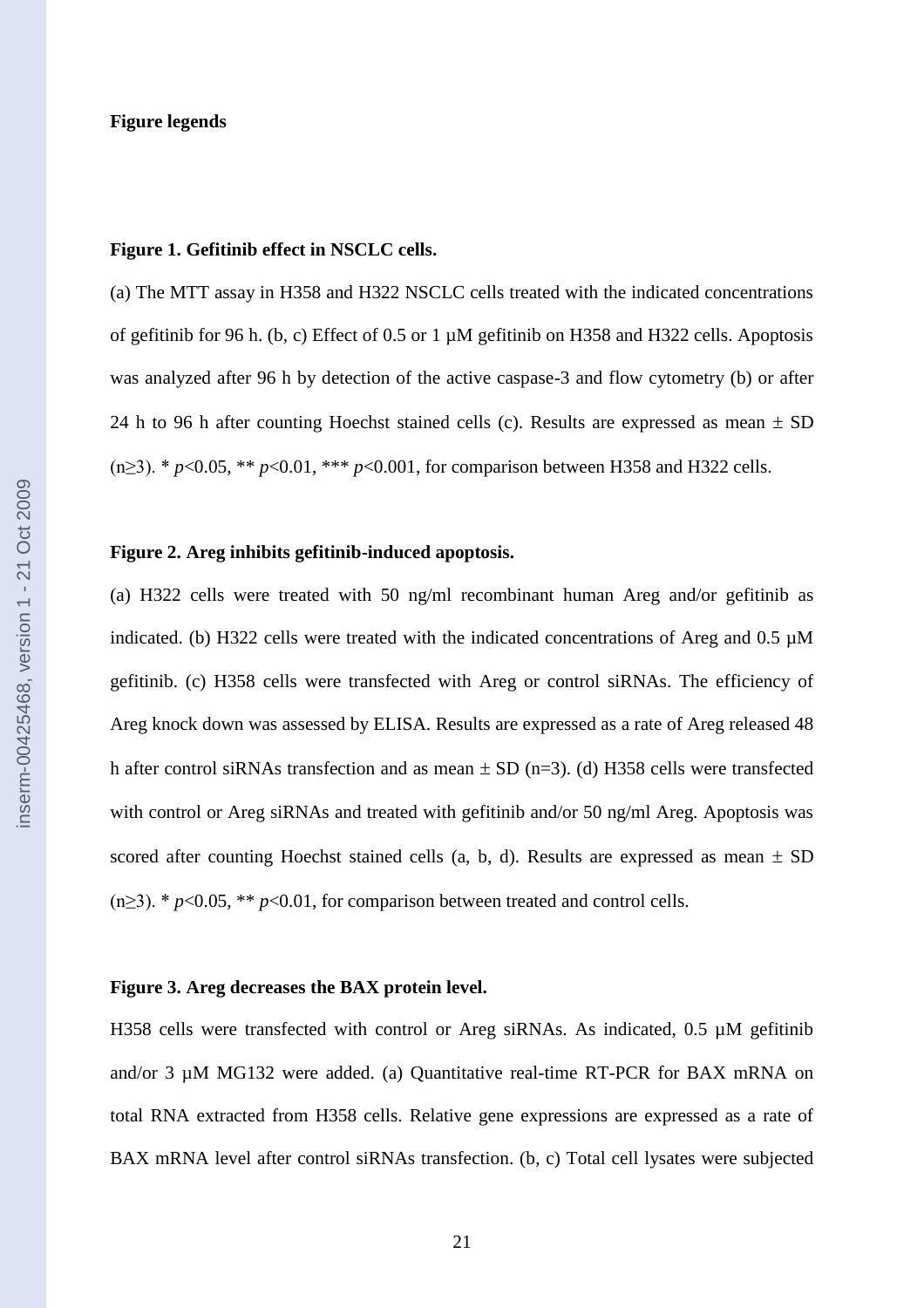to western blotting using BAX antibody. Actin was used as protein level control. The values represent the relative intensity, quantified with ImageJ software, of BAX bands of treated samples to that of control cells, after being normalized to the respective actin and are represented by the mean  $\pm$  SD (n=4). *\* p*≤0.05 or *\*\* p*≤0.01 for comparison between control siRNAs in gefitinib-treated cells and the other treatments as indicated.

## **Figure 4. Areg inactivates BAX in H358 cells.**

H358 cells were transfected with control or Areg siRNAs. As indicated, 0.5  $\mu$ M gefitinib and/or 10  $\mu$ M z-VAD-fmk were added. (a) Flow cytometry analysis of BAX immunostaining using activated-BAX antibody. Dotted histogram and IgG, irrelevant antibody; open histogram, control cells; filled histogram, treated cells as indicated. Percentages of activated BAX stained cells were expressed as mean  $\pm$  SD (n≥3). \* *p*<0.05, more significant than control. (b) H358 cells were fractionated into cytosolic and mitochondrial fractions. Both fractions extracts were subjected to western blotting using BAX antibody. Mitochondrial HSP70 was used for checking that cytosolic extracts were mitochondria-free and actin for loading control. (c) Apoptosis was scored after counting Hoechst stained cells. Flow cytometry analysis of BAX immunostaining as described in (a).

## **Figure 5. Areg inactivates BAX in H322 cells.**

H322 cells were treated with 50 ng/ml Areg and/or 0.5  $\mu$ M gefitinib and/or 10  $\mu$ M z-VADfmk were added as indicated. (a) Flow cytometry analysis of BAX immunostaining using activated-BAX antibody. Dotted histogram and IgG, irrelevant antibody; open histogram, control cells; filled histogram, treated cells as indicated. Percentages of activated BAX stained cells were expressed as mean  $\pm$  SD (n $\geq$ 3). \*\* *p*<0.01, more significant than control. (b) H322 cells were fractionated into cytosolic and mitochondrial fractions. Both fractions extracts were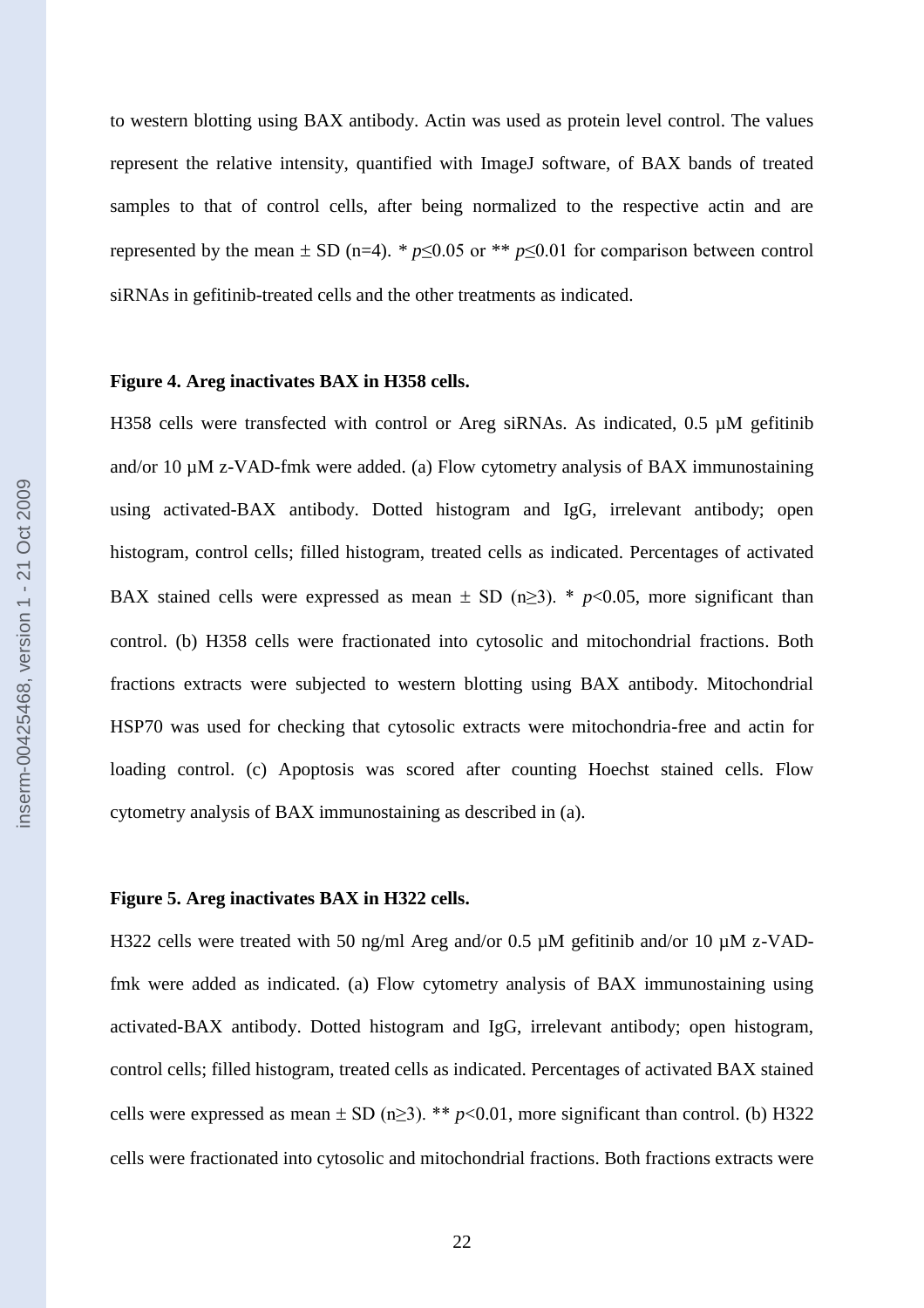subjected to western blotting using BAX antibody. Mitochondrial HSP70 was used for checking that cytosolic extracts were mitochondria-free and actin for loading control. (c) Apoptosis was scored after counting Hoechst stained cells. Flow cytometry analysis of BAX immunostaining as described in (a).

#### **Figure 6. Effects of combined treatment with gefitinib and Areg knockdown** *in vivo***.**

Effects of combined treatment with gefitinib and Areg siRNAs on growth of H358 xenograft tumors in athymic nude mice. The mice were randomly assigned to one of four treatment groups. (a) Effect of gefitinib (10 mg/kg body weight) or vehicle, administered p.o. 5 days/week, and control or Areg siRNAs (16 µg/day, administered i.p. 4 days/week) on tumor volume. Points, mean tumor volume (n = 8); bars, SE. \*, *p*<0.05, \*\*, *p*<0.01, \*\*\*, *p*<0.0001 for comparisons between treated and control for each series of experiments. (b) Effect of gefitinib and Areg siRNAs on the expression of Areg and activated-caspase-3 in H358 xenograft tumors, assessed by western blotting. Actin was used as loading control.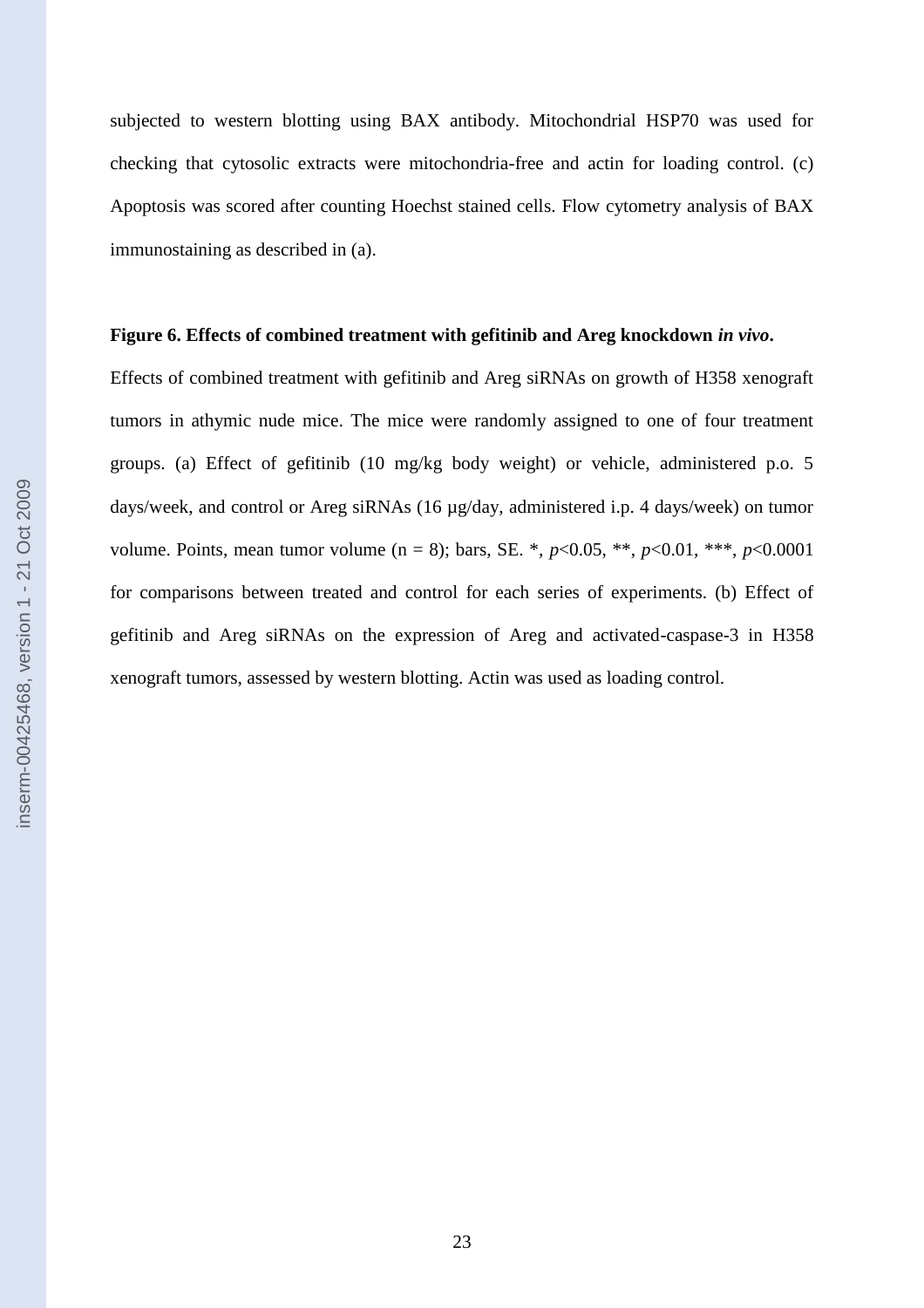

[inserm](http://www.editorialmanager.com/mthe/download.aspx?id=184781&guid=f662b7e6-6a62-41cd-95ba-39236635f3ab&scheme=1)-00425468, version 1 - 21 Oct 2009

inserm-00425468, version 1 - 21 Oct 2009

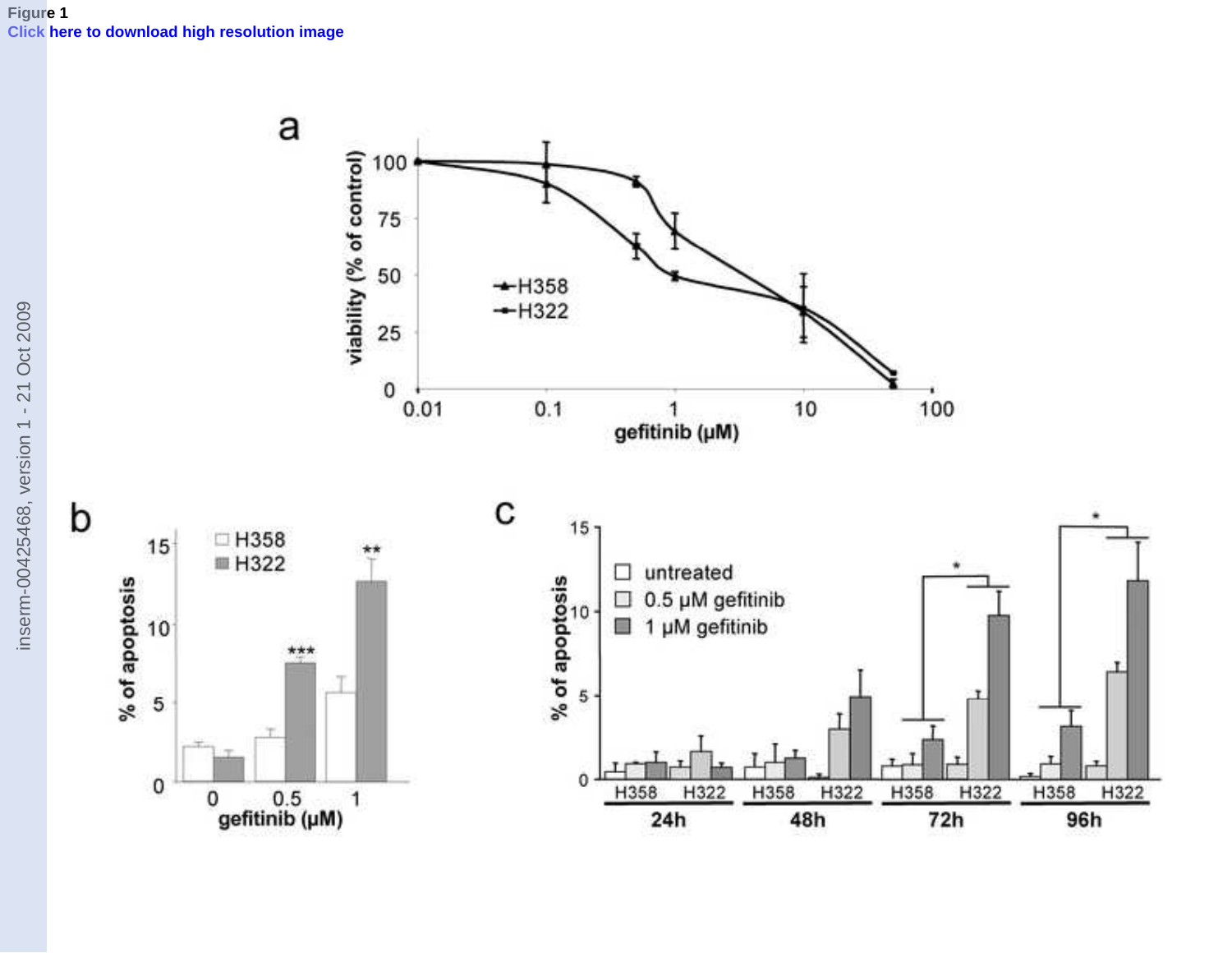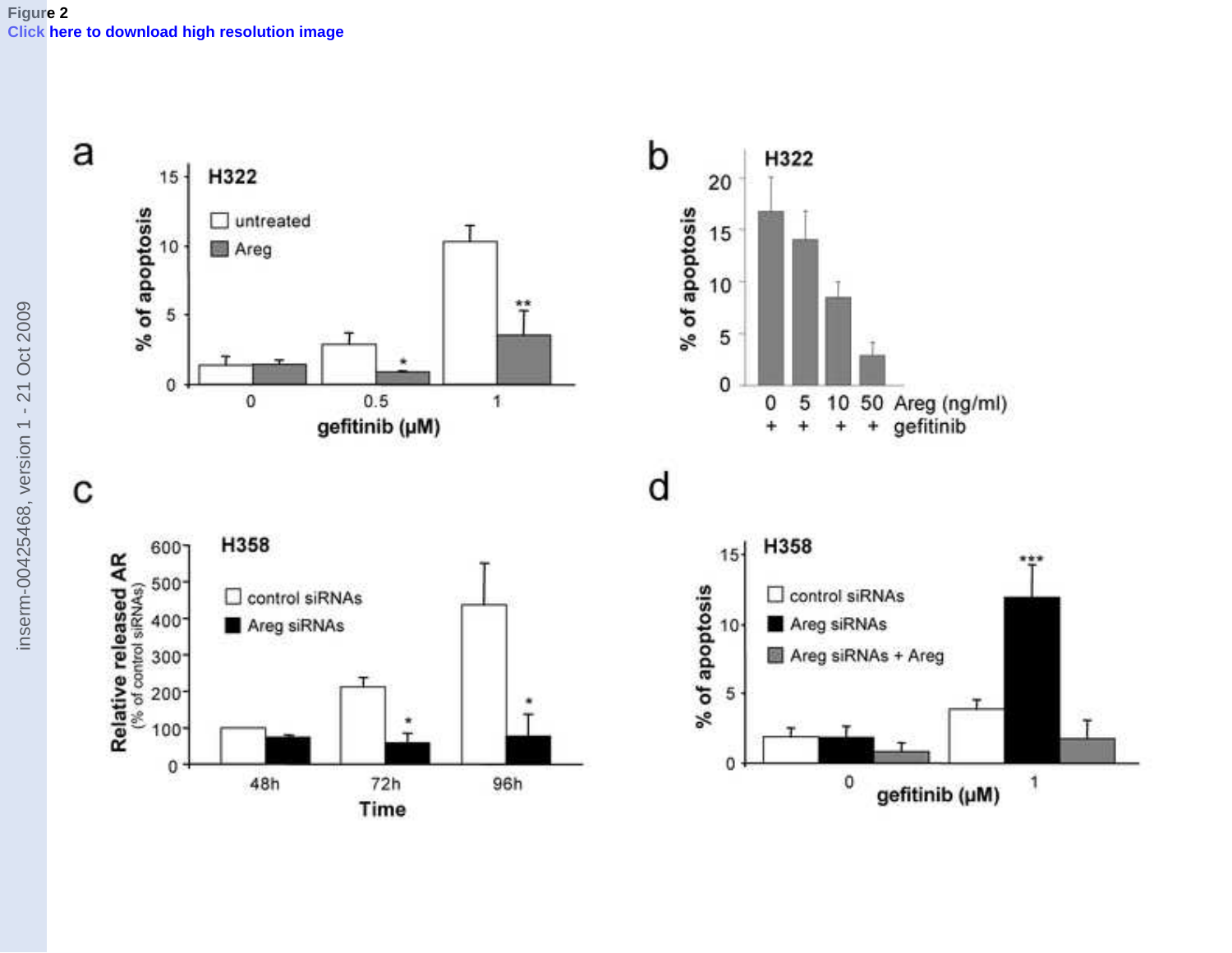## **Figure 3 [Click here to download high resolution image](http://www.editorialmanager.com/mthe/download.aspx?id=184783&guid=ca3f8fca-b41e-4ced-9a6e-27a63f9461aa&scheme=1)**

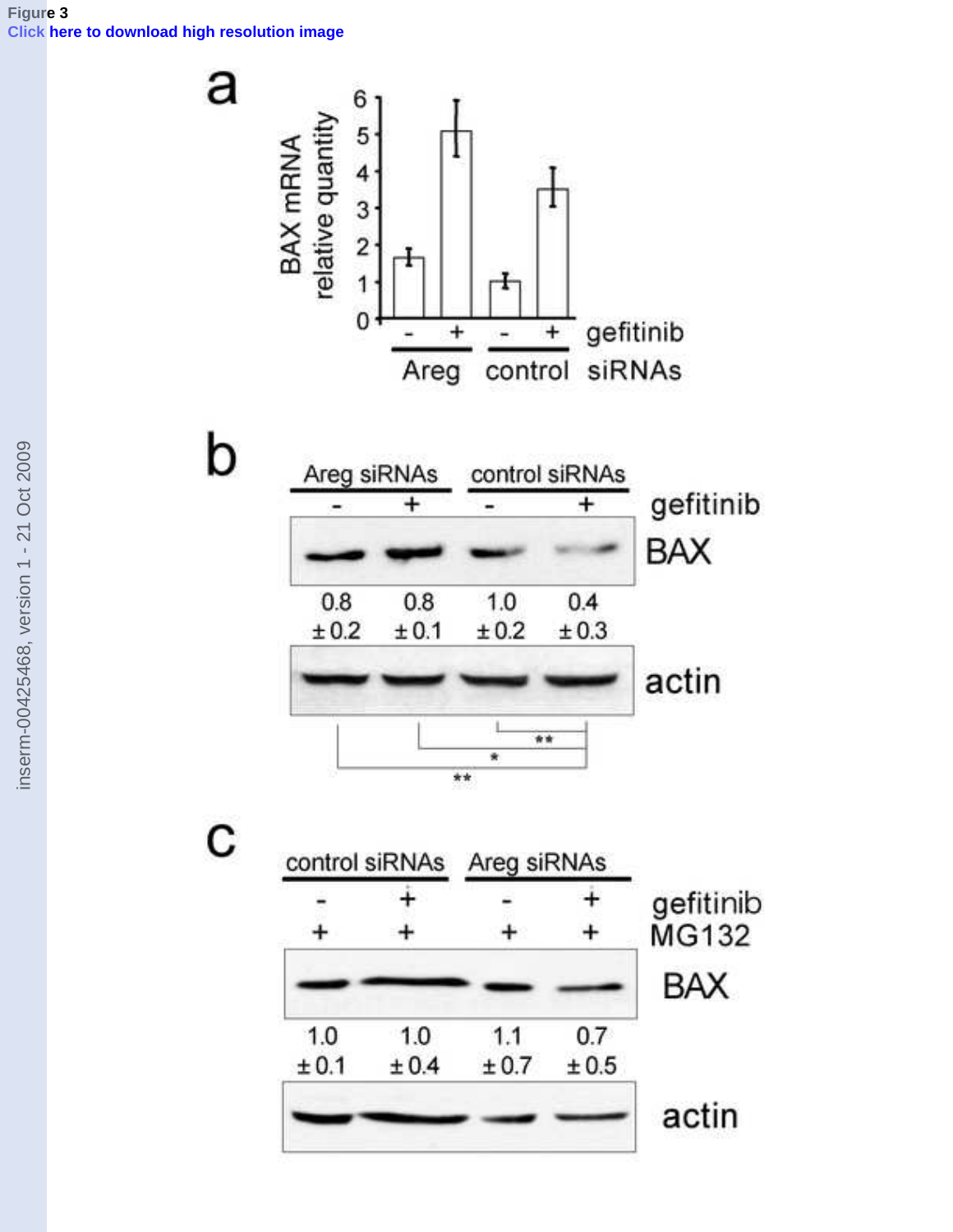

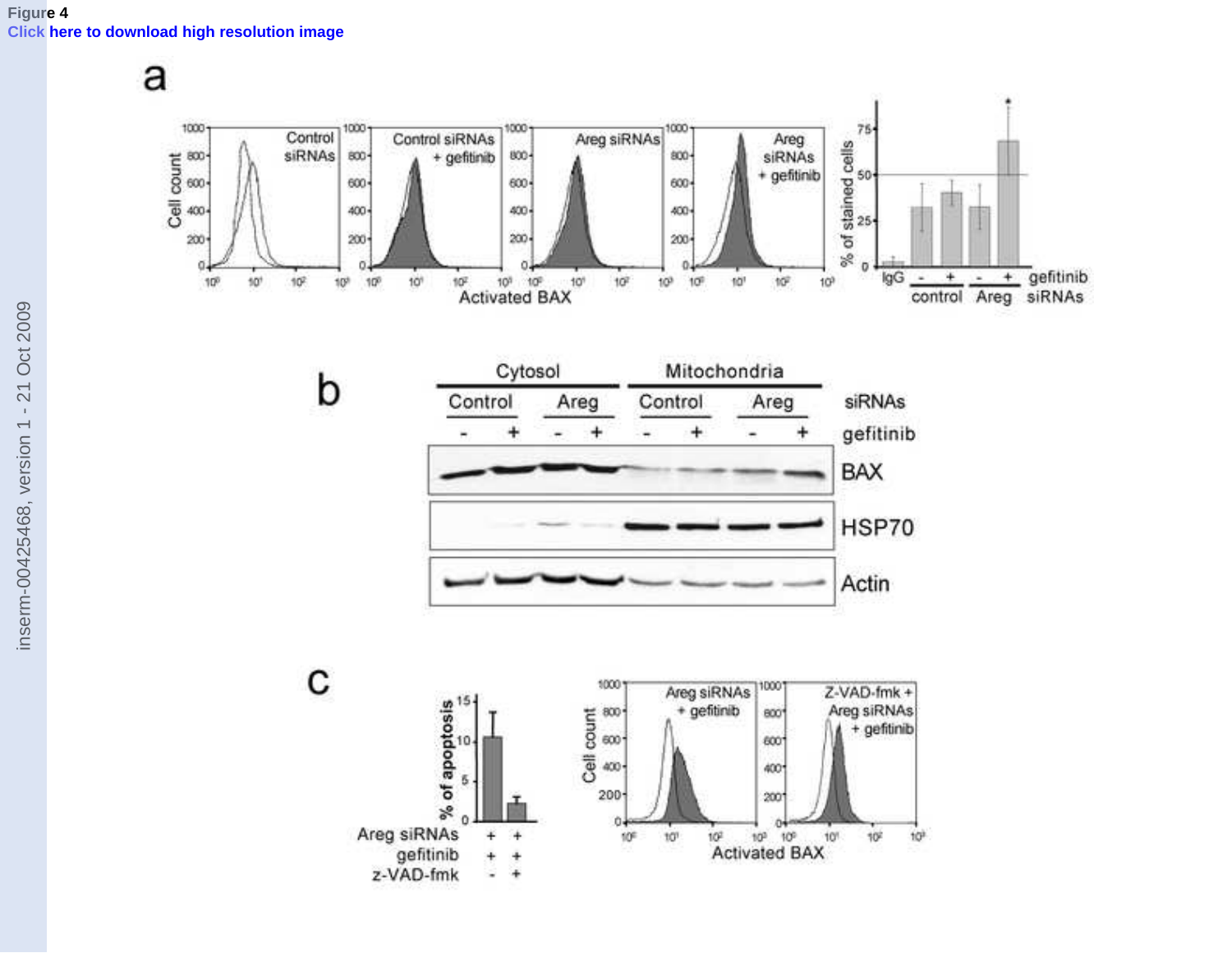

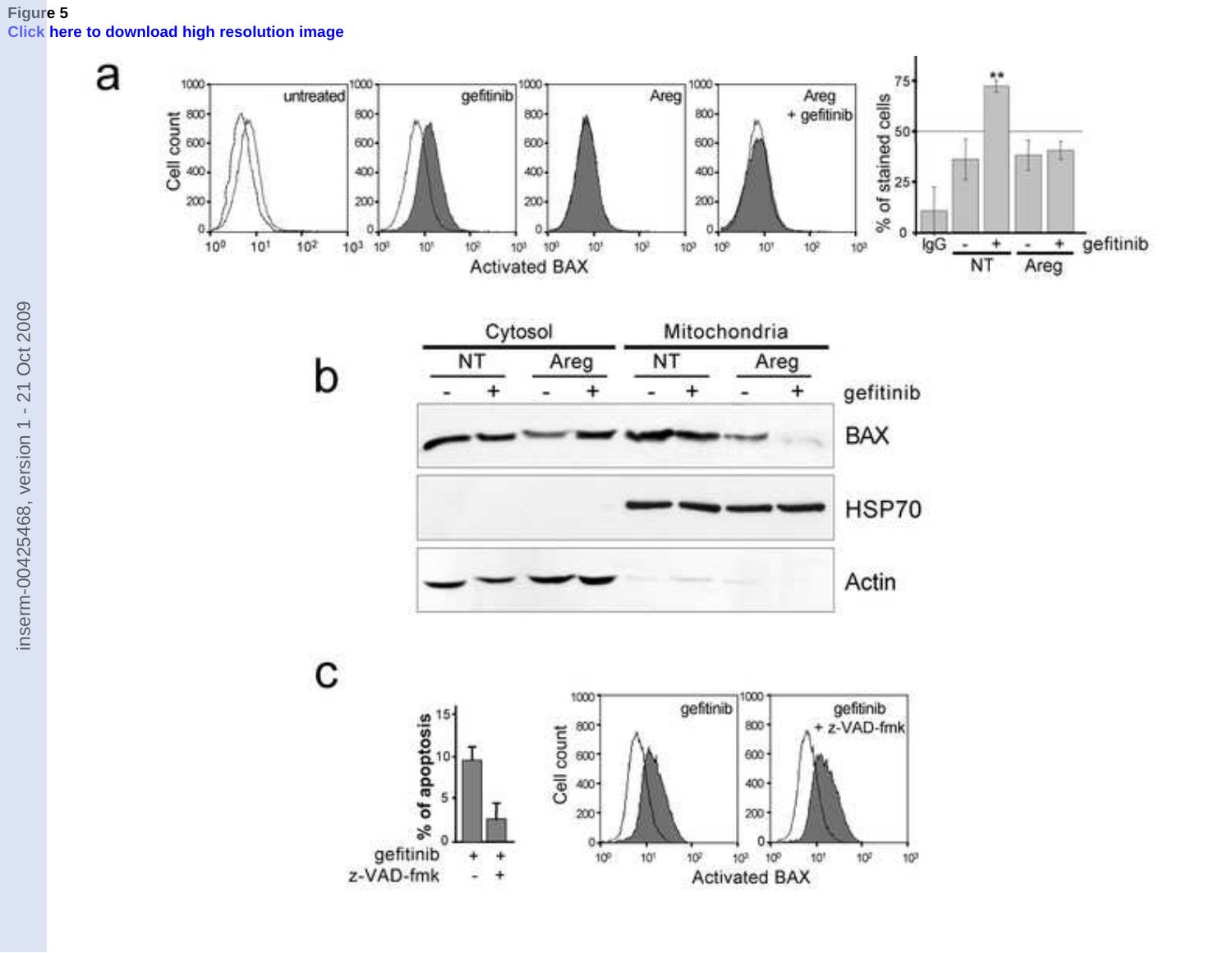

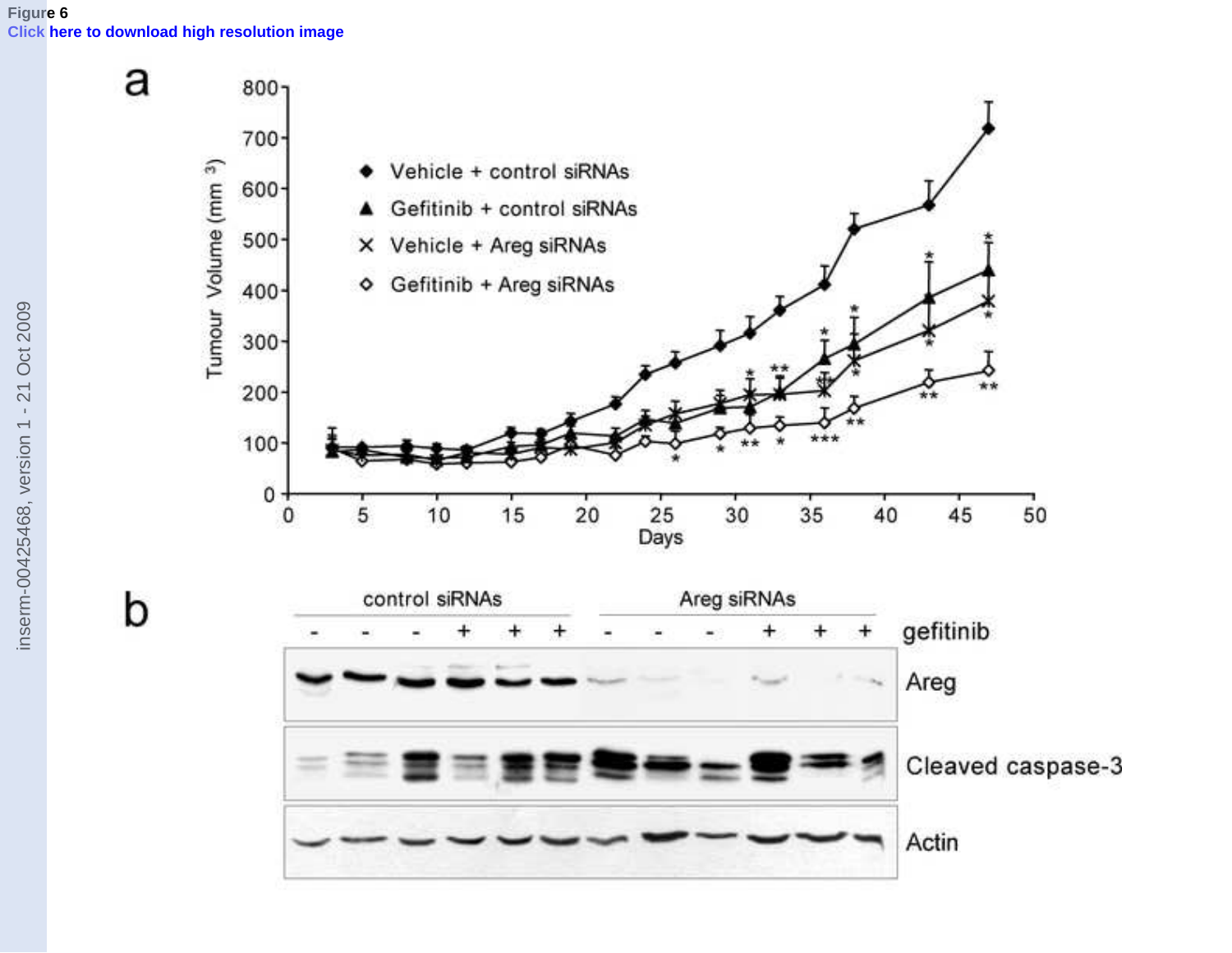